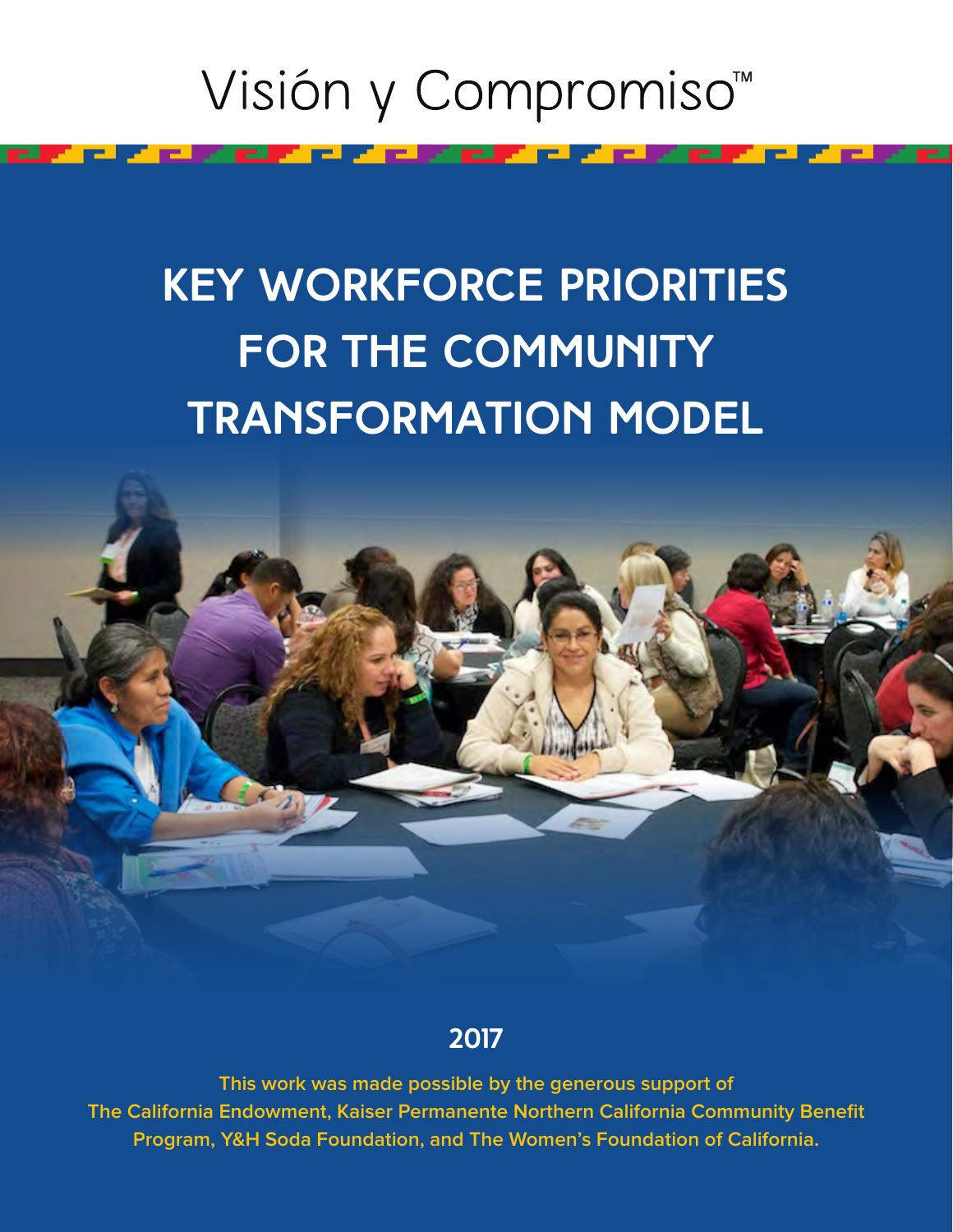#### **Key Workforce Priorities for the Community Transformation Model**

© 2017 by Visión y Compromiso Printed in the USA, January 2017

All rights reserved. Parts of this report may be quoted or used as long as Visión y Compromiso is duly recognized. No part of this publication may be reproduced or transmitted for commercial purpose without prior permission.

To download any of our publications, visit the Publications & Resources page of our website at [www.visionycompromiso.org or](http://www.visionycompromiso.org) contact:

Visión y Compromiso 1000 N. Alameda Street Los Angeles, CA 90012 (213) 613-0630 [info@visionycompromiso.org](mailto:info@visionycompromiso.org)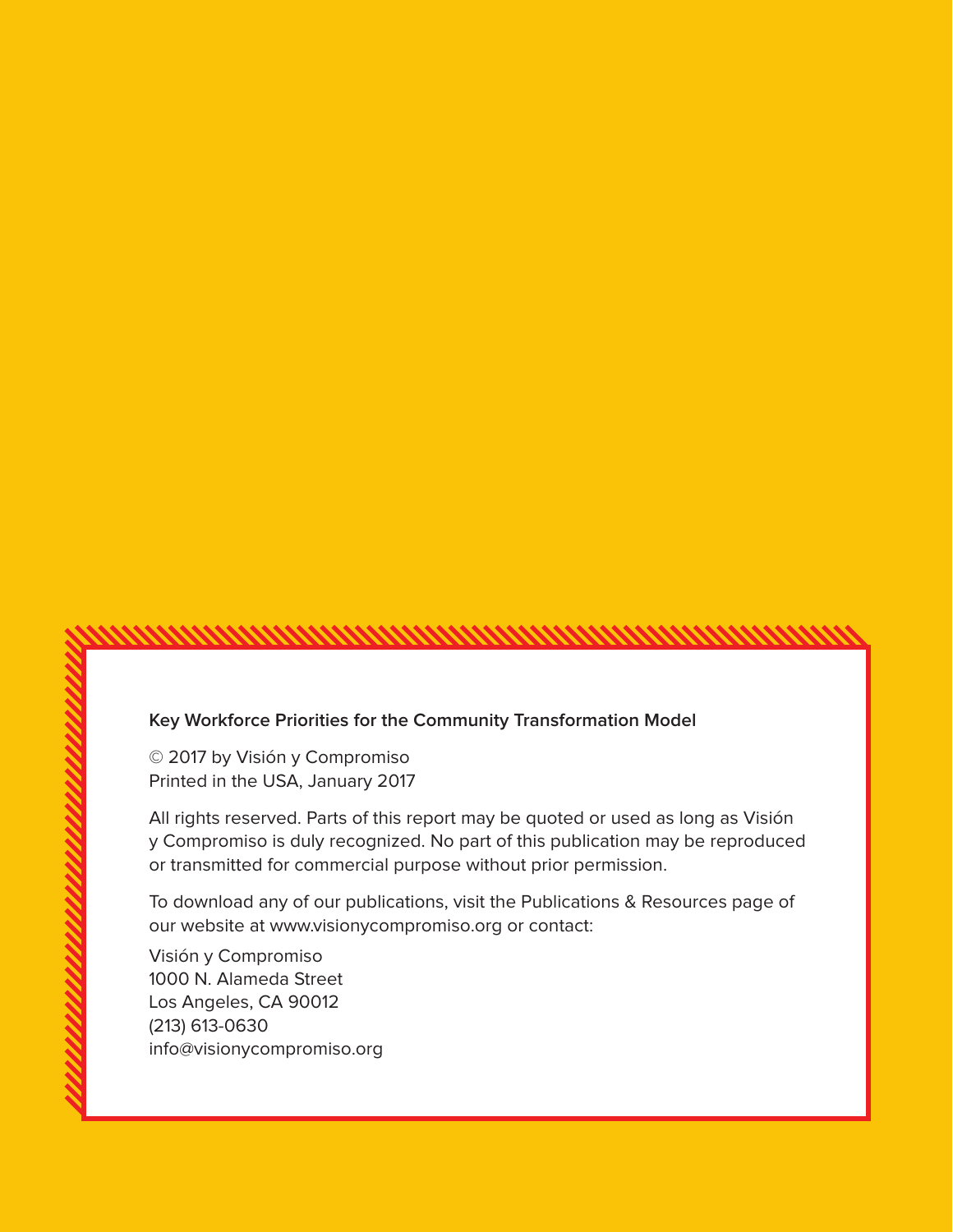# TABLE OF CONTENTS

| <b>From the Executive Director</b>                                      | 2  |
|-------------------------------------------------------------------------|----|
| <b>Executive Summary</b>                                                | 3  |
| <b>The Community Transformation Model</b>                               | 7  |
| <b>Findings</b>                                                         | 13 |
| 1. The Promotor Model is a Model for<br><b>Community Transformation</b> | 13 |
| 2. Training and Professional Development                                | 16 |
| 3. Core Competencies and Curricula                                      | 17 |
| 4. Credentialing                                                        | 19 |
| 5. Supervision                                                          | 21 |
| 6. Funding and Program Sustainability                                   | 22 |
| <b>Next Steps</b>                                                       | 24 |
| <b>Endnotes</b>                                                         | 27 |
| <b>Acknowledgements</b>                                                 | 28 |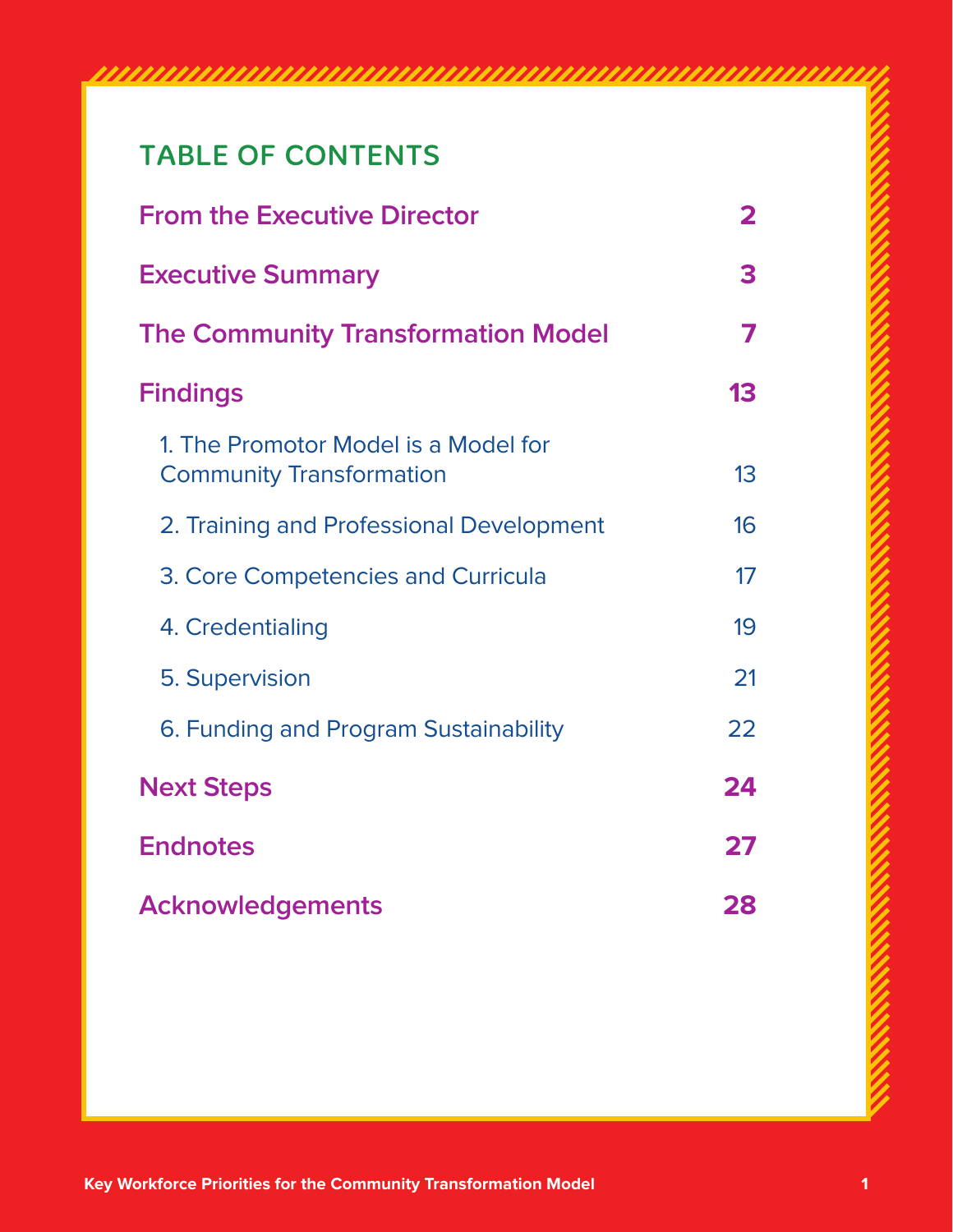Visión y Compromiso is committed to community well being by supporting promotoras and community health workers. Today, Visión y Compromiso's Network of Promotoras and Community Health Workers (Network) represents over 4,000 promotoras/es and other community leaders in California and in a growing number of regions nationwide. Primarily women, promotores are trusted and respected community leaders who provide servicio de corazón, service from the heart, the "essence of their work." Known as outreach workers, systems navigators, peer educators, resource specialists, and by many more titles, they are local experts of particular importance to communities of color, immigrant communities, and underserved and under resourced communities.

The community transformation model is a social justice model for improving the health and well being of individuals, their families and whole communities. The model depends upon local community residents—moms, dads, neighbors, coaches and leaders who share similar characteristics as the communities they serve. It has been our experience that research, legislation and funding for community health work more commonly reflect a model commonly typically seen in health care settings. Unfortunately, promotores have been largely absent at the policy table when decisions about their work have been made.

For years, we have had the privilege to work most closely with the workforce of promotores and community health workers. This report represents our move to engage more closely with employers, executive leadership, department heads, program managers and supervisors of this workforce, and it is based on the voices of leaders in the promotor movement in California, a movement rich with vision and leadership. This report represents our effort to formally and powerfully bring the collective voices of those who work with and support the community transformation model into the center of a national discussion on workforce development, and the quotes included herein are an important, and missing, part of the conversation. We hope you will read to the end and consider the many recommendations proposed for changing institutional policies and practices, changes that have the potential to not only improve training and increase promotores' skills but also create long-term and meaningful changes to impact the social determinants of health and bring justice and a life with dignity and health to all families in California.

With warm regards,<br>Marie Lennes

Maria Lemus Executive Director, Visión y Compromiso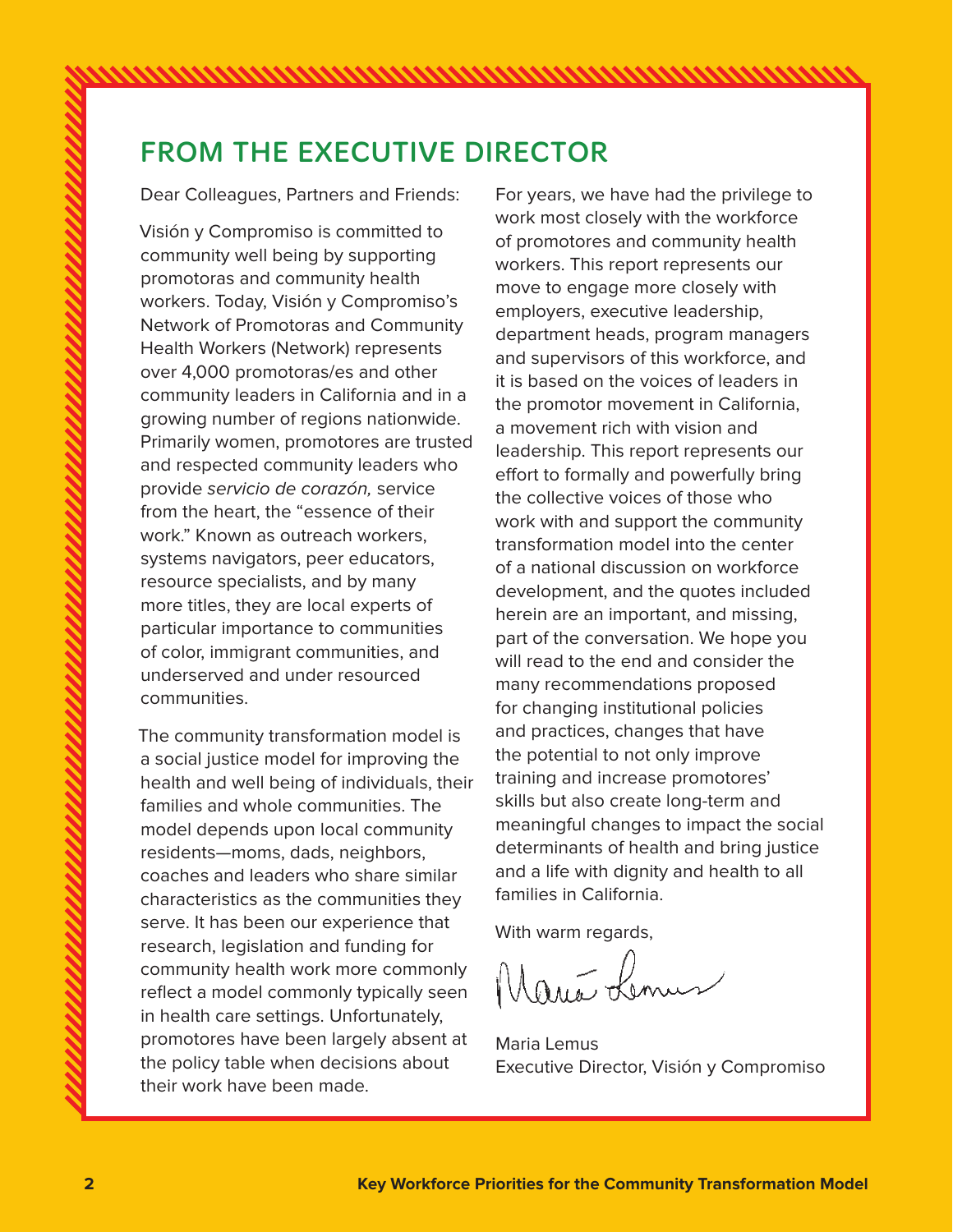# EXECUTIVE SUMMARY

**THE PRONAINT COMMUNIST COMMUNITY**<br>
transformation is intended to<br>
describe significant change<br>
in a community in terms of<br>
human health, social justice, income, transformation is intended to describe significant change in a community in terms of employment, educational attainment, environmental quality, population retention, business environment, access to capital, entrepreneurial activity, accountable governance, and/ or civic participation. The community transformation model is a social change model. It has the capacity to address health inequities in communities of color and under resourced and immigrant communities by challenging negative impacts resulting from inequitable distribution of power and resources, the social determinants of health and institutionalized racism. Promotores, community health workers and other leaders whose scope of practice is consistent with the community transformation model (referred to collectively in this report as "promotores") are natural leaders from the communities where they live. Characterized by servicio de corazón (heartfelt service), they share information and resources and build mutually respectful and mutually beneficial relationships with residents in their community. Their roles extend beyond the disease-related functions of community health and are driven by a passion for social justice and health equity. $1$ 

# A MODEL FOR COMMUNITY TRANSFORMATION

Since the passage of the Affordable Care Act (ACA), promotores and community health workers have seen a surge in popularity. $2,3$  Increasing evidence indicates that interventions delivered by promotores and other community leaders who work within the community transformation model (a workforce that includes peer leaders, family health advocates, community outreach workers, patient liaisons, and so many other titles) hold great promise for improving the health of racial and ethnic minority communities.4 Yet, there is little consensus in California about how best to advance the workforce associated with this model. It is Visión y Compromiso's belief that full integration of the community transformation model into hospitals, clinics, community based organizations, behavioral health care, and other sectors requires: (1) tailored workforce development strategies and institutional changes to support the model; and (2) training and technical assistance to support organizational staff not previously exposed to the model.5 This report endeavors to bring the voices of those who work with and support the community transformation model into the center of a national discourse on workforce development.

# WORKFORCE PRIORITIES

During 2014-2015, Visión y Compromiso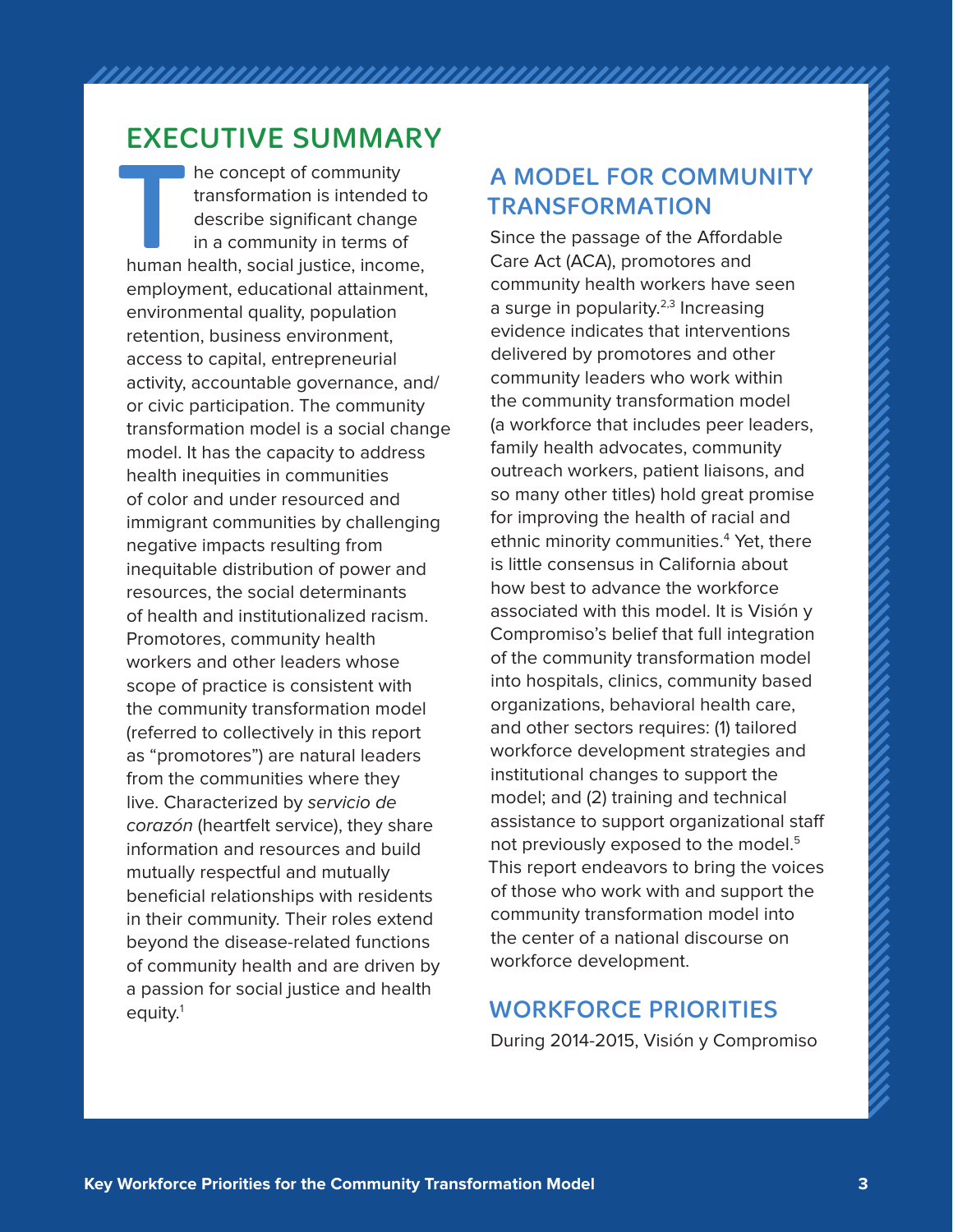invited leaders from the promotor movement in California to participate in an advisory group. Consisting of directors of promotor programs, educators, trainers and representatives from community organizations, hospitals, clinics, behavioral health agencies, and advocacy groups, the advisory group was tasked with reviewing the workforce development landscape and identifying the most critical issues for the community transformation model. Visión y Compromiso presented the following six key workforce priorities in four regional convenings with 58 people, experts on the community transformation model. The findings in this report reflect the major systemic challenges and opportunities for the workforce engaged with the community transformation model including:

### **1** The Promotor Model is a Mexicon Community Transformation **The Promotor Model is a Model for**

The community transformation model is a social justice model for improving individual and community health and well being. The model depends on local community residents who share similar characteristics as the communities they serve.

- $\rightarrow$  The community transformation model is widely misunderstood.
- $\rightarrow$  Popular education methodology is the foundation of the model.
- $\rightarrow$  Community engagement requires time to build trust and relationships.
- $\rightarrow$  Organizations who wish to integrate the model may first need to initiate institutional change and assess their readiness to work with the model.

 $\rightarrow$  Just compensation for the workforce engaged with the model is essential.

### **2 Training and Professional Development**

Training and professional development must meet the personal and professional needs of promotores and the demands of employers and other workforce partners.

- $\rightarrow$  Promotores must be engaged to identify core competencies for the model.
- $\rightarrow$  The workforce needs both core skills and specialized training.
- $\rightarrow$  Evidence-based trainings need to align with community needs.
- $\rightarrow$  One entity that understands the needs of the workforce engaged with the model can deliver statewide coordination.

**3 Core Competencies and Curricula** Core competencies are specific skills promotores need to carry out the transformational aspects of the model.

- $\rightarrow$  Core competencies that are promotor-centered and promotordefined are more likely to reflect community needs.
- $\rightarrow$  Training staff at all levels of an organization about the model can help create the paradigm shift needed to reduce institutional barriers.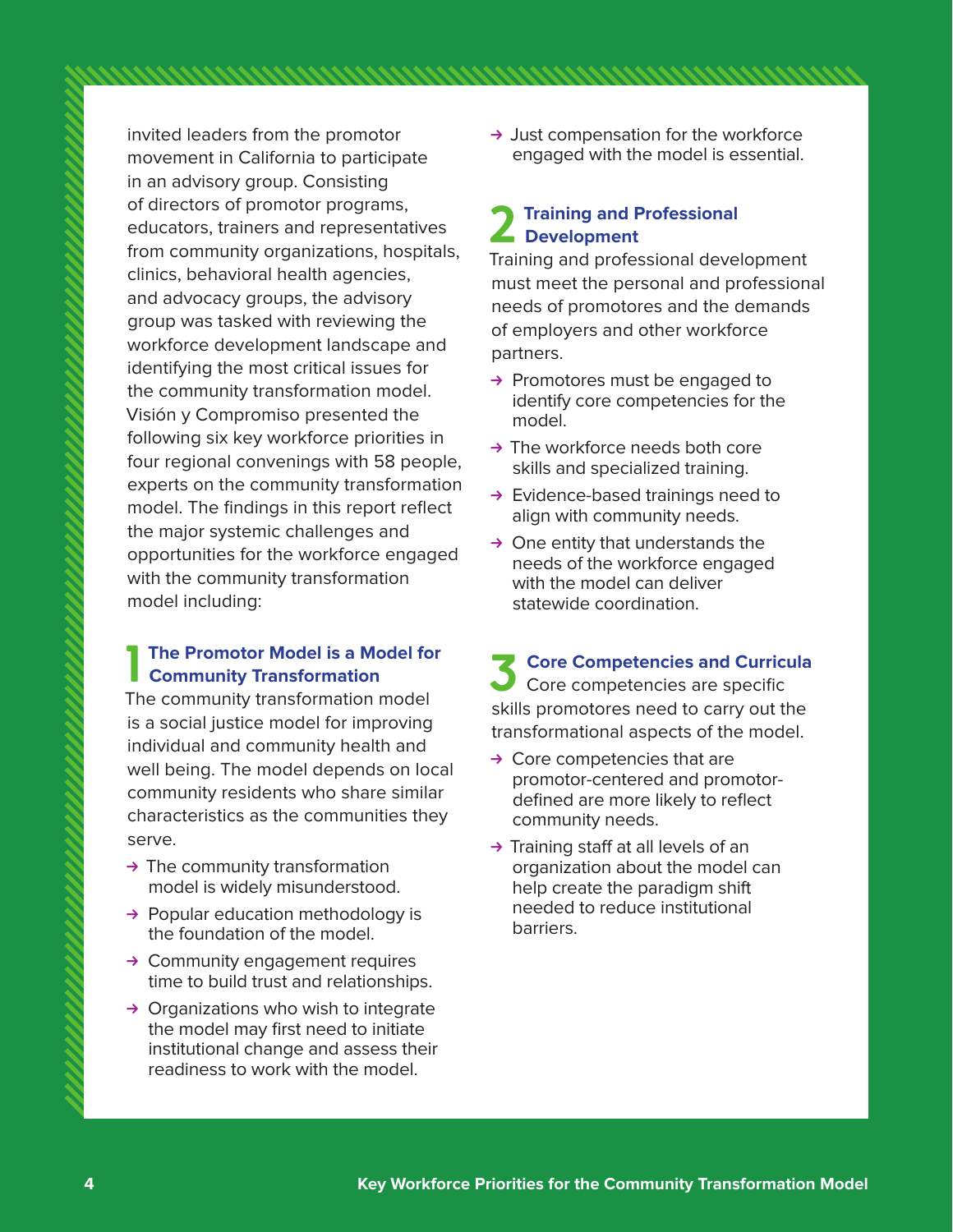**4 Credentialing and Qualifications** The community transformation model needs an alternative pathway to credentialing that is promotor-centered and promotor-controlled and monitored by an entity that understands the workforce and the model.

- $\rightarrow$  Credentialing programs may result in a two-tiered system excluding some promotores and eliminating jobs for others.
- $\rightarrow$  State-mandated credentialing cannot ensure that the workforce is trusted.
- $\rightarrow$  Parallel pathways to credentialing may be needed.

### **5 Supervision of Promotores**

Many supervisors are unfamiliar with the community transformation model and need specialized training.

- $\rightarrow$  A non-hierarchical leadership style can be effective with the model.
- $\rightarrow$  Promoting promotores into supervisory roles can support the model.
- $\rightarrow$  Supervisors need training that is relevant to the setting where they work.

**6 Funding and Program Sustainability** Long-term sustainability can be a challenge for the community transformation model. Funding to sustain the model must also support the model's relationship-building activities.

- $\rightarrow$  A culture of sustainability ensures that all the costs of the model are met.
- $\rightarrow$  The model requires long-term funding.
- $\rightarrow$  Competition for funding can create professional separations.

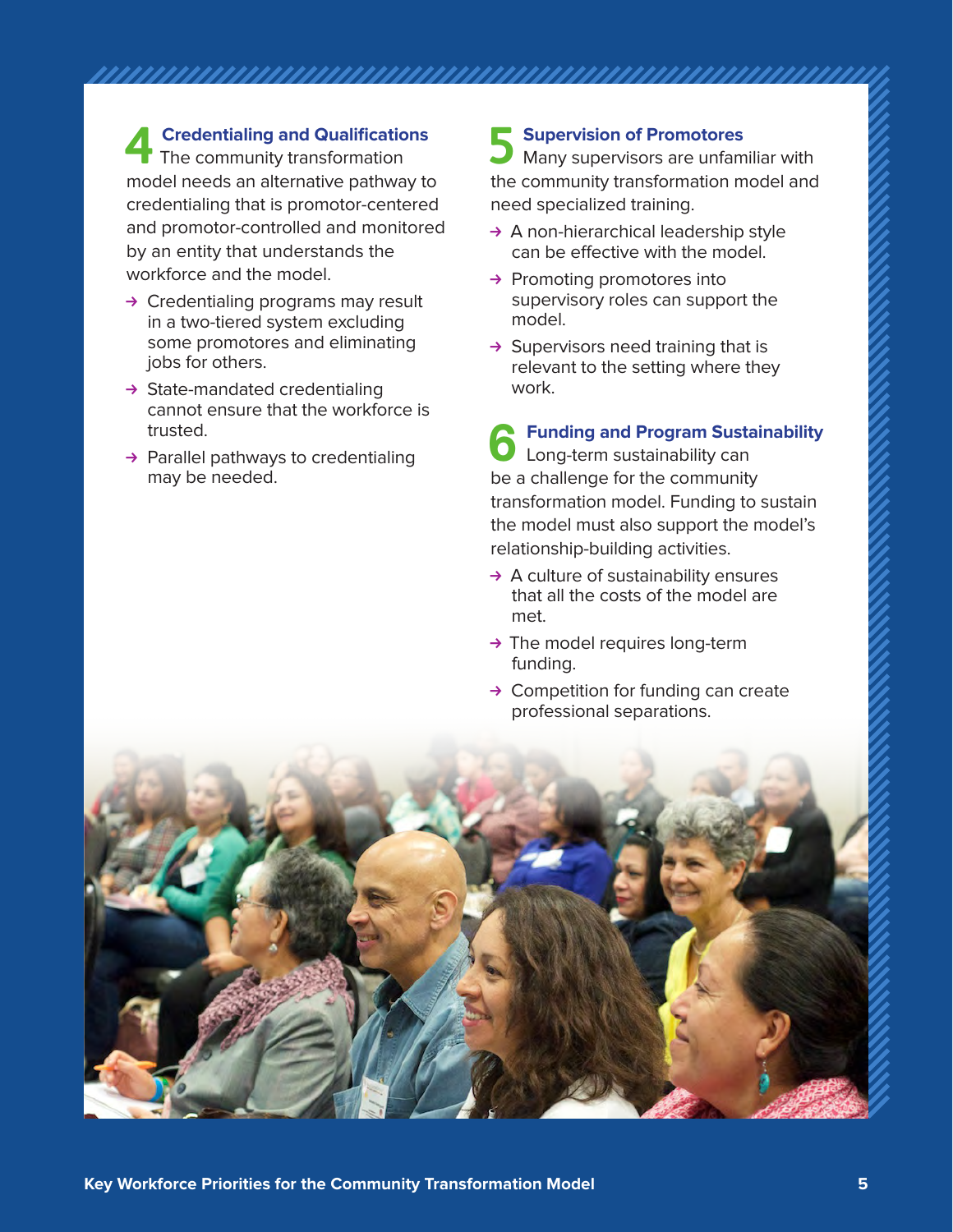### NEXT STEPS

This report is a learning document that brings the workforce priorities for the community transformation model into sharper focus in order to change the discourse about the promotor and community health worker workforce at local, state and national levels. Visión y Compromiso believes that it will take strong leadership, innovative partnership and a multicultural movement guided by promotores, community leaders and agencies engaged with the community transformation model to bring to life the recommendations highlighted in this report and fully support and sustain a workforce dedicated to addressing the social determinants of health, reducing inequities in health status, and promoting social justice.

Based on the findings from this project, Visión y Compromiso calls for strategic efforts to ensure the longterm sustainability of the community transformation model and move the understanding, practice and support for the model forward in California and in other regions across the United States. Visión y Compromiso's priority recommendation and focus areas (please see pages 25–26 of the report for more details) are:



#### Recommendation

**Improve long-term sustainability for the community transformation model and ensure that workforce opportunities for promotores and other community leaders are meaningful and economically just.**

#### Focus Area 1:

 $\rightarrow$  Advocate for the unique workforce development needs of the community transformation model.

#### Focus Area 2:

 $\rightarrow$  Promote changes to organizational policies and practices that will support full integration of the community transformation model into health and other sectors.

#### Focus Area 3

 $\rightarrow$  Foster sustainable partnerships to guide research and evaluation efforts that will support the community transformation model.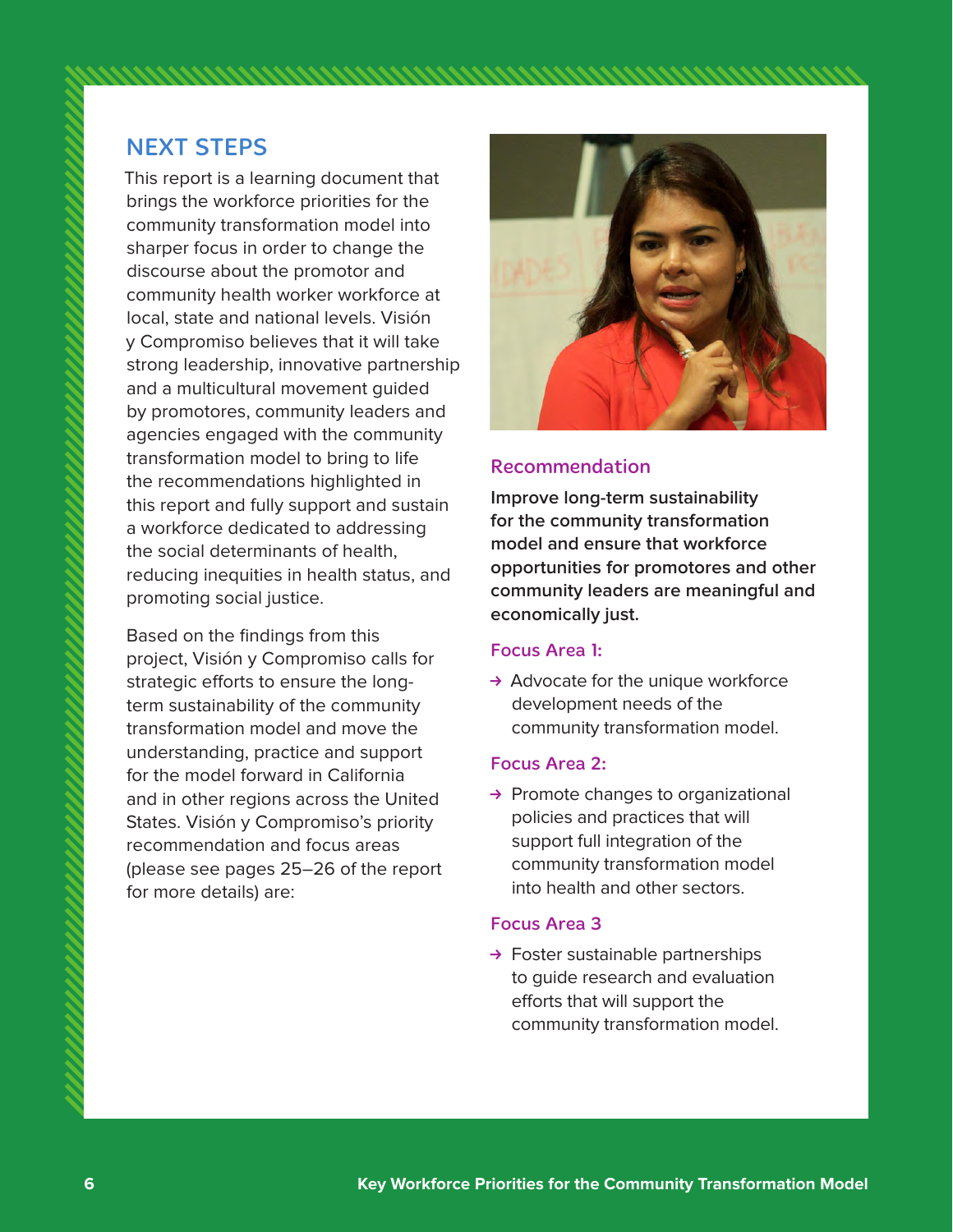# THE COMMUNITY TRANSFORMATION MODEL

The concept of community transformation is intended to describe significant change in a community in terms of human health, social justice, income, employment, educational attainment, environmental quality, population retention, business environment, access to capital, entrepreneurial activity, accountable governance and civic participation.

The community transformation model (also known as the promotor model or the community-based model) has a long history of community work around the world:

- $\rightarrow$  In 17th century Russia, lay people or outreach workers called feldshers were trained to care for civilians and military personnel.<sup>6</sup>
- $\rightarrow$  In the 1960s, Chinese farm workers were trained as "barefoot doctors" to provide health care in rural communities.7
- $\rightarrow$  Heightened political activism across Latin America in the 1960s and 1970s resulted in an increased number of promotores trained by popular organizations and church groups.8
- $\rightarrow$  In the U.S., the first formal community health worker programs were established in the 1950s to deliver accessible and appropriate health resources to communities not being served by the traditional medical system.9

We are promotoras, community leaders, community health workers, advocates, outreach workers, navigators, and so much more. Regardless of our job title, the principles and values of this model for community transformation are still the same. —San Francisco Bay Area

In 1986, the World Health Organization (WHO) called upon world leaders and communities to reduce health inequities by addressing the social determinants of health, "the conditions in which people are born, grow, live, work and age, including the health system" and which are "mostly responsible for health inequities—the unfair and avoidable differences in health status seen within and between countries."<sup>10</sup> Today, interventions integrating the community transformation model have demonstrated promise in addressing the social determinants, particularly among underserved communities and communities of color.<sup>11</sup> With the potential to reduce costs, use fewer resources, improve health, reduce disparities and address the social determinants of health, these programs can bring justice to many communities. However, the way the community transformation model is integrated into an organization may institutionalize barriers that, often unintentionally, restrict the full scope of practice of the model limiting its capacity to create change. The following is excerpted from The Promotor Model: A Model for Building Healthy Communities, a framing paper prepared by Visión y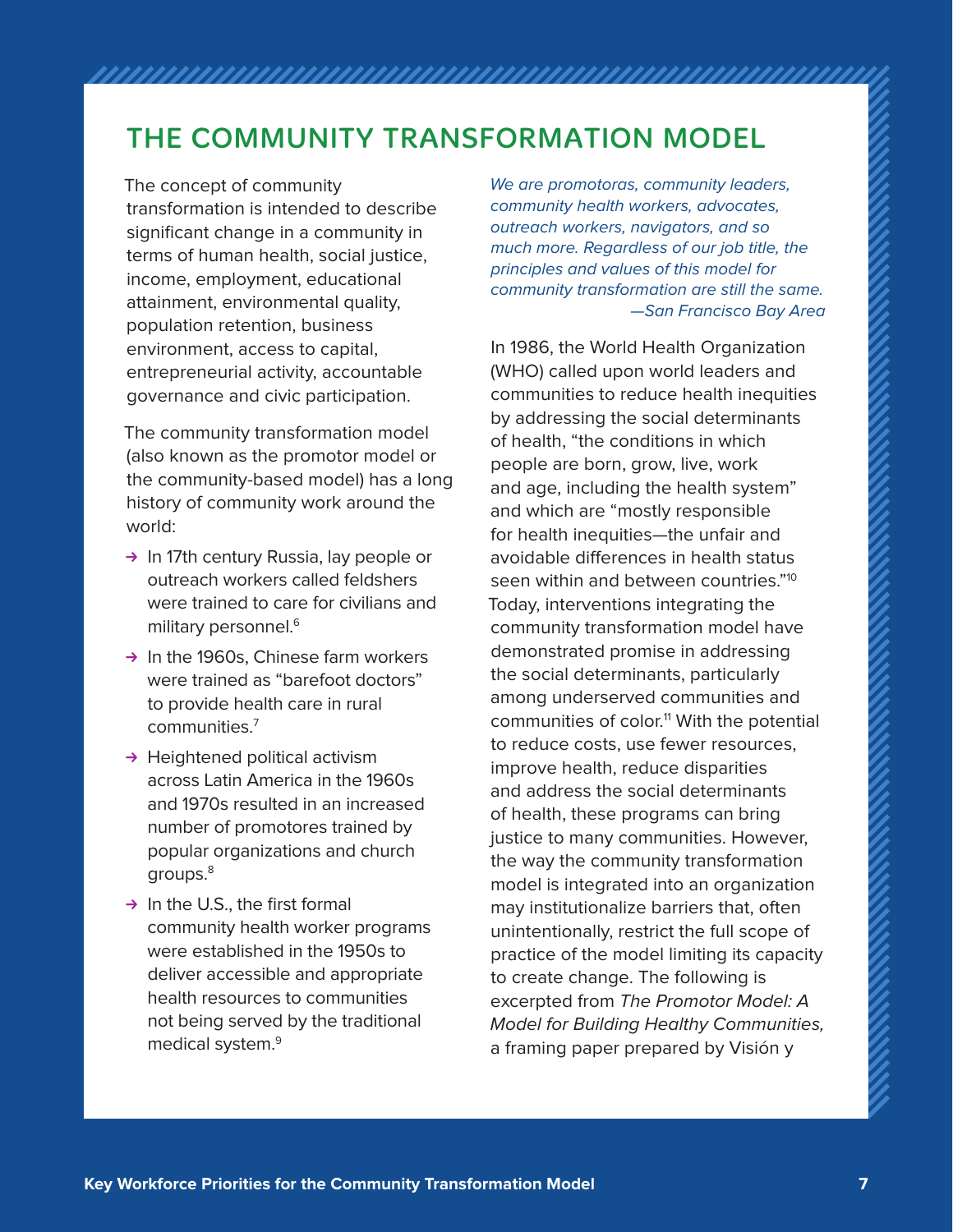Compromiso, Latino Health Access and Esperanza Community Housing and published by The California Endowment in 2011:

While the United States has embraced promotores and community health workers within the health care system, their scope of work, to date, has not been to address health inequities. Rather, their community role has been limited to disease prevention and health promotion connecting people in the community with 'professionals' in the health clinic or other institutions. However, in order for promotores to be centrally involved in creating a healthy community, they must be able to fully embrace the primary characteristics and philosophical values inherent in their community role as promotor. If they are unable to be consistent with these dynamic and interactive values within their daily practice, due to either lack of knowledge or institutionally imposed limitations, it will be more difficult to apply the promotor model in the community and promotores will not be successful at creating substantive community changes that have the capacity to address the social determinants of health and reduce health inequities.

Central to the transfomation process is the promotor or other representative from the community. Promotores are natural leaders from the communities where they live and central to reducing health inequities.12,13,14 Characterized by their servicio de corazón (heartfelt service), they share a desire to improve their community so that all families will know a better way of life. Known by a great diversity of titles (i.e. leaders, peer educators, outreach workers, advocates, community educators, patient navigators, community health workers, comadres, and many more), they may be formally, informally or not at all affiliated with organizations as paid or volunteer community workers. Their role extends beyond the disease-related functions of community health to a passion for community empowerment, social justice and equality.<sup>1</sup>

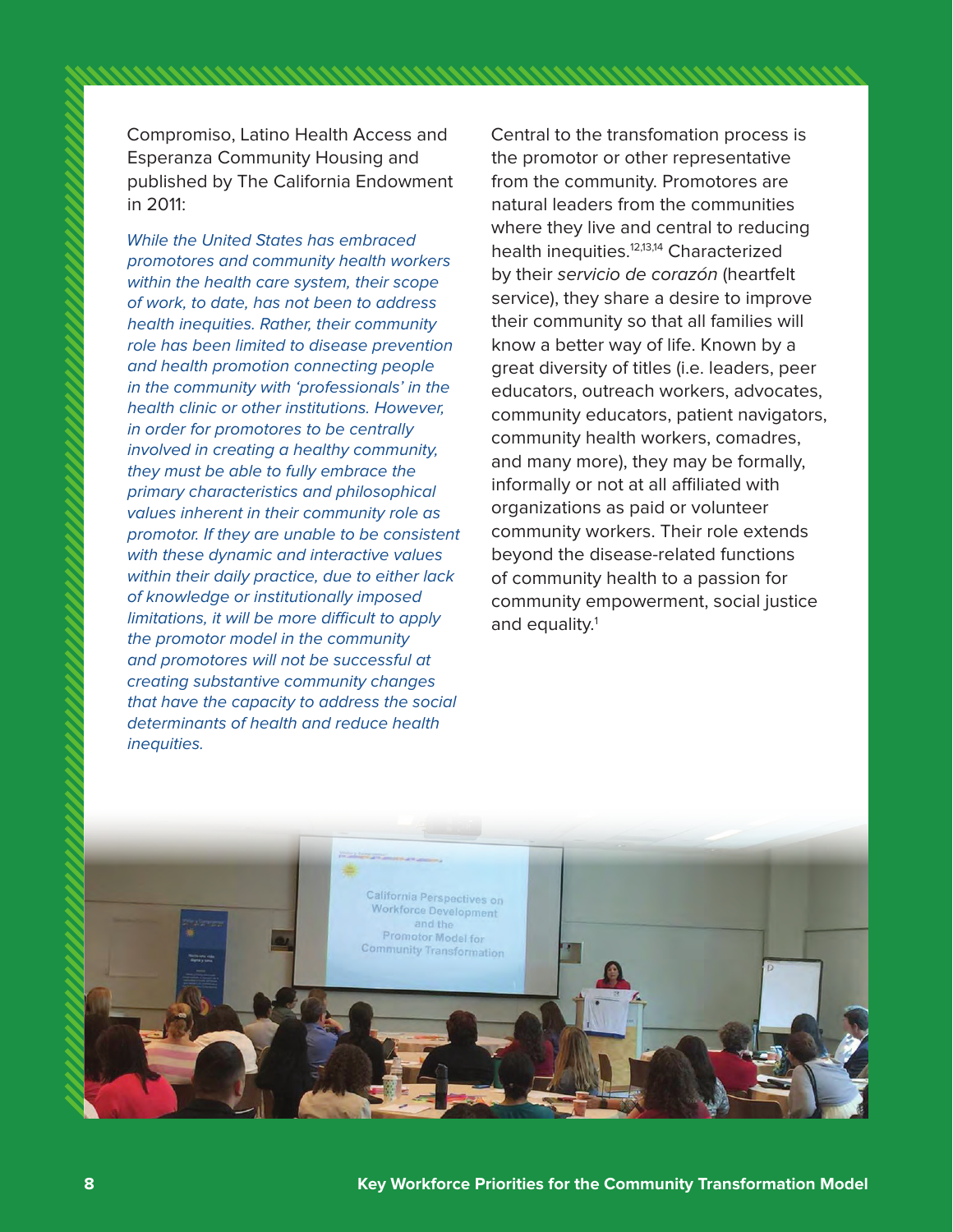# THE THEORY OF **CHANGE**

The community transformation model in California is a social change model that can be utilized with any issue (i.e. diabetes, neighborhood safety, breast cancer). The theory of change begins with a natural community leader who wants to improve the quality of life in her/his community.

The problem of clean water isn't just my neighbor's problem, it is mine too. What happens to her, matters to me. What I want for my family is what she wants for her family too—we are equal. As a promotora, I work with my community so that all of us can be better off.

—Los Angeles County

As s/he exchanges stories and personal experiences with other residents, often visiting them in their homes

and engaging in community activities, both the promotor/a and the people s/he meets engage in a process of building trust that "takes time and patience. You don't just walk into a family's house and start talking about chronic disease, you need to develop a relationship first." The model's potential for change arises from these mutually respectful and mutually beneficial relationships that are built and sustained

### 10 CHARACTERISTICS AND VALUES OF PROMOTORES

- **1.** Create egalitarian relationships based on mutual trust, understanding and respect.
- **2.** Committed to sharing information and resources.
- **3.** Approach the community with empathy, love and compassion.
- **4.** Accessible and trusted members of the community where they live.
- **5.** Share similar life experiences as the community.
- **6.** Desire to serve the community, tireless in their service and limitless in their generosity of spirit.
- **7.** Communicate in the language of the people and knowledgeable about their cultural traditions.
- **8.** Two-way bridge connecting the community to resources and ensuring institutions respond to community needs.
- **9.** Natural advocates committed to social justice.
- **10.** Effective role models for community change.

in communities—not resulting from any one health issue—and often requires a paradigm shift by most institutions to fully integrate and support the community transformation model:

… the dynamic and engaging role of the promotor must be recognized by organizations that recruit, hire, train and supervise them. These organizations must: 1) provide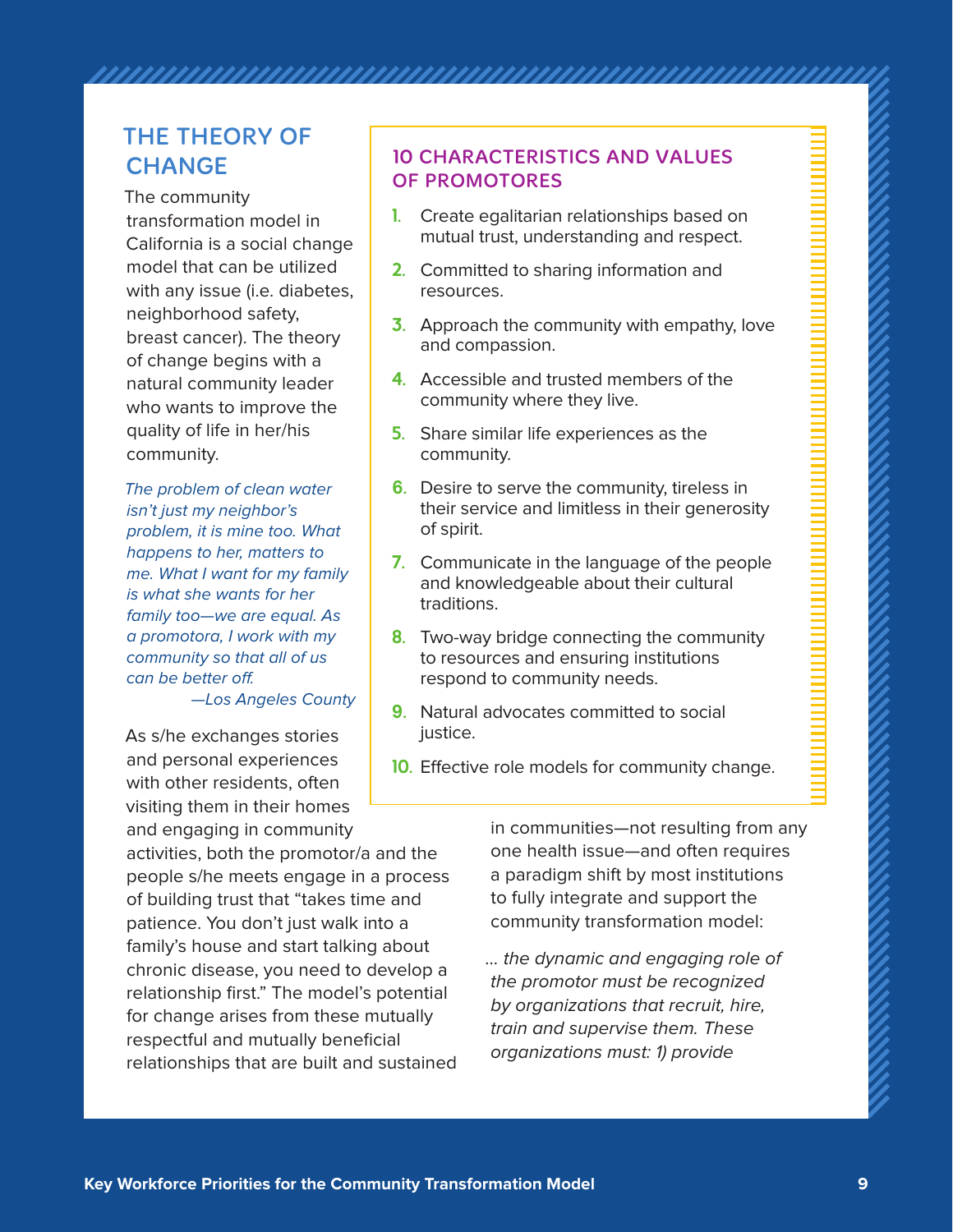promotores with sufficient time to build mutually beneficial, trusting relationships; and 2) establish a process that encourages collaboration and cross-sector information sharing in response to specific community needs. For example, promotores affiliated with a diabetes prevention program should also be able to address domestic violence or economic justice. Further, when promotores share input from the community about service gaps, institutions need to respond appropriately. Promotores must be guaranteed a seat at the decision-making table so that they can participate equally in every activity associated with the process of creating a healthier community including planning, implementation, data analysis, policy creation, and evaluation. For the majority of service delivery agencies, this shift in how promotores are viewed within organizations requires systematic and institutional change. In short, it represents a paradigm shift away from a disease management framework and 'top-down services for specific diseases' towards a 'community engagement framework for health equity and healthy communities' that invests in promotores and develops inclusive programs with and for community residents. This community engagement framework for health equity is philosophically aligned with and can be advanced by the promotor model.<sup>1</sup>

### THE WORKFORCE DEVELOPMENT LANDSCAPE

In California and elsewhere, there is little consensus about how best to advance the workforce associated with this model. Many national studies designed to identify community health workers' roles, core competencies and training needs<sup>15,16</sup> have simply under-represented or excluded characteristics important to the community transformation model.

The community-based model has not always benefited from the growing support for federal funding and reimbursement enjoyed by clinical programs. If we convert the model solely to a medical model and take all the promotoras out of the community, we are in danger of losing the essence of the community promotora.

#### —Los Angeles County

Institutions who wish to integrate the community transformation model will do well to strengthen their commitment to social justice, health equity and a long-term effort to elevate promotores as equal and respected partners. And they must be willing to adopt the popular education philosophy associated with the model, change policies and practices to engage the workforce in internal decision making, and ensure that sufficient resources exist to support the community building activities of the model.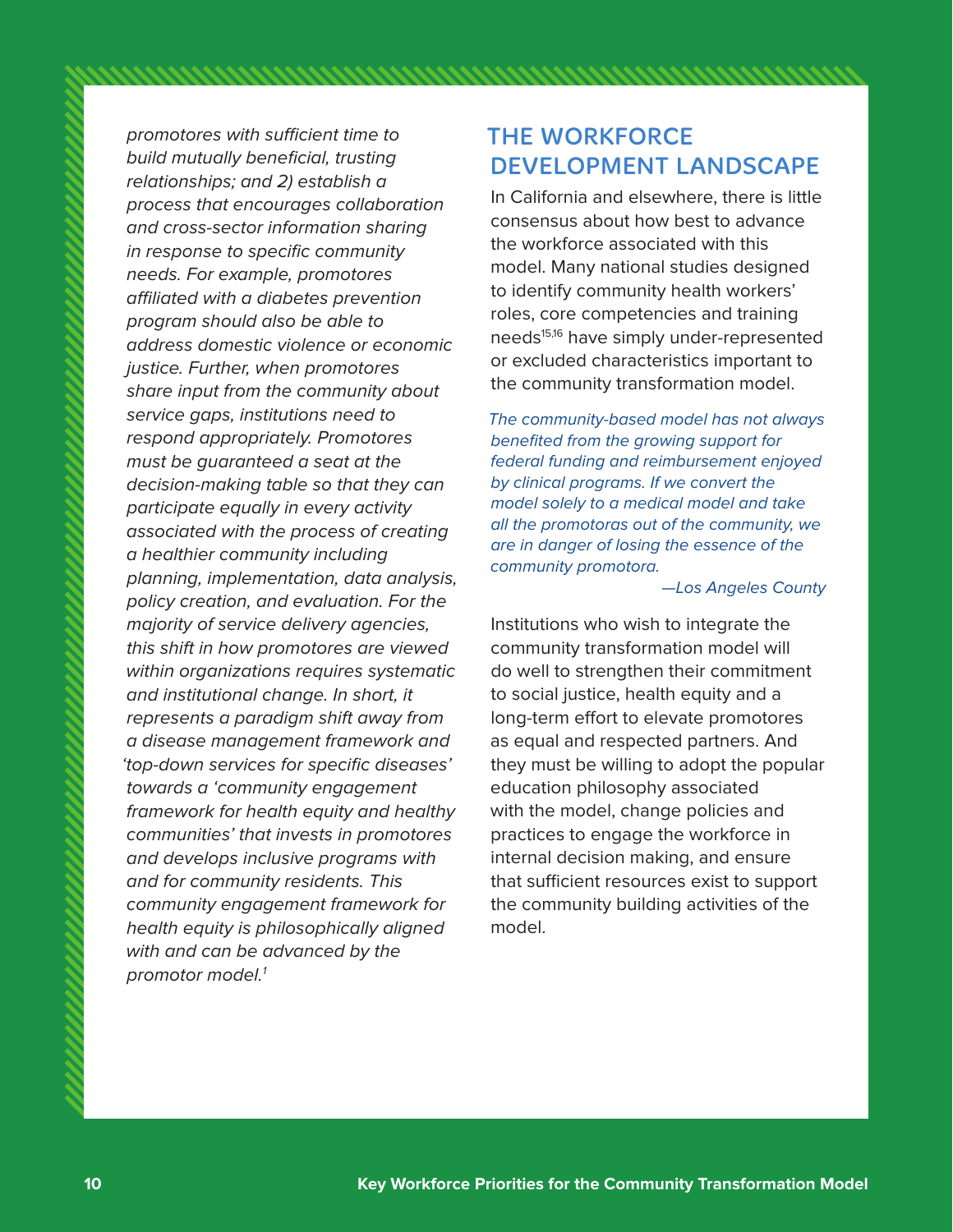### **METHODS**

During 2014-2015, Visión y Compromiso engaged an advisory group of promotor experts (The Partnership) from throughout California to review the workforce development landscape and identify the workforce related challenges for the community transformation model. Consisting of directors of promotor programs, educators, trainers and representatives of clinics, hospitals, behavioral health agencies, community organizations, and advocacy groups, this group identified 6 key workforce priorities for the community transformation model: (1) The Promotor Model is a Model for Community Transformation, (2) Training and Professional Development, (3) Core Competencies and Curricula, (4) Credentialing and Qualifications, (5) Supervision of Promotores, and (6) Funding and Program Sustainability.

Visión y Compromiso designed a statewide engagement strategy bringing together fifty-eight (58) people from thirty-nine (39) programs that utilize the community transformation model in four regional convenings in order to solicit feedback about the challenges and opportunities for the six workforce priorities identified by The Partnership. A short survey of practices yielded the following results: 78% of convening participants were executive leaders, program directors or program managers who represented close to 2,000 promotores or other community workers. Although job titles used by these

programs vary, 74% say their programs use "the promotor model" (see Table 1).

In Spanish, in English and in both languages, participants were presented information about the six key workforce priorities and, in small groups, engaged in discussion about: (1) Opportunities for developing each priority in ways that support the community based model, (2) Challenges posed by each priority to promotores and the community based model, and (3) Regional distinctions relevant to each priority. Convenings were recorded for accuracy, transcribed, translated from Spanish to English (where needed), and coded for common themes. Preliminary results were shared with the advisory group for review and discussion. Findings in this report support Visión y Compromiso's position that the community transformation model is an effective model for promoting social justice and health equity but the model has a unique set of characteristics and requires tailored workforce development strategies. Strong leadership is critical if California is to promote the long-term sustainability of the community transformation model that has the potential to positively transform communities, particularly in immigrant and under resourced communities of color.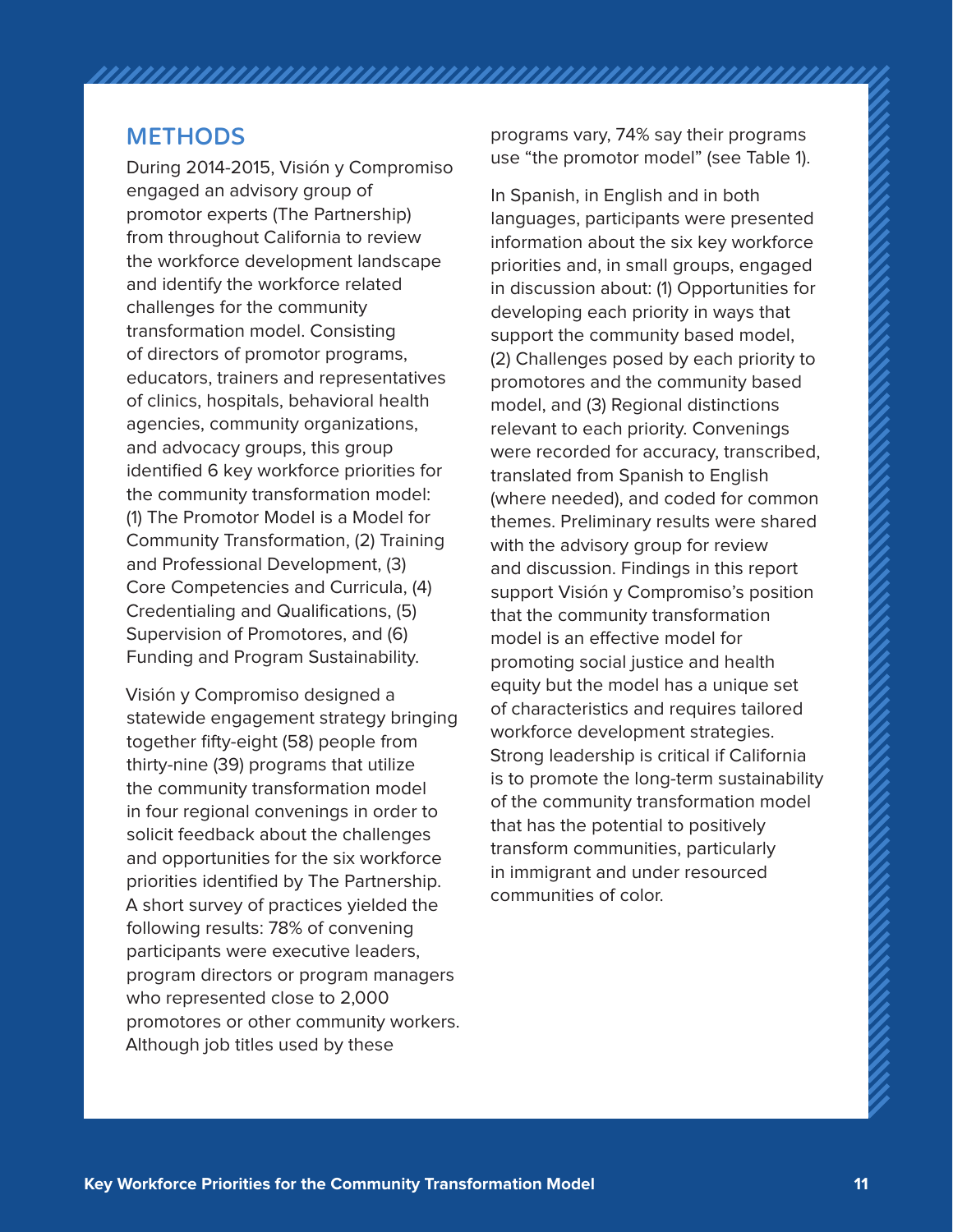### Table 1: Description of Programs Represented in the Regional **Convenings**

(N=39 programs)

#### Program Location

| Los Angeles County                                    | 37% |
|-------------------------------------------------------|-----|
| San Francisco Bay Area                                | 30% |
| San Diego County                                      | 18% |
| Inland Empire<br>(San Bernardino, Riverside Counties) | 8%  |
| <b>Orange County</b>                                  | 8%  |
| Tijuana, Mexico                                       | 1%  |

### Type of Organization

| Community based organization               | 41% |
|--------------------------------------------|-----|
| University/college program                 | 21% |
| Community clinic                           | 15% |
| Hospital/health plan                       | 8%  |
| National non-profit organization           | 8%  |
| Employment/workforce development<br>agency | 5%  |
| City/county program                        |     |

### Job Titles Used by Program (n=63)

| Promotor/a/Health Promoter*           | 53% |
|---------------------------------------|-----|
| Community health worker               | 13% |
| Leader/Community Leader               | 5%  |
| Other (includes 17 additional titles) | 28% |

### # of Promotores Associated with Program

| <10 promotores   | 31% |
|------------------|-----|
| 10-25 promotores | 33% |
| 25-50 promotores | 15% |
| > 50 promotores  | 18% |
| Unknown          | 3%  |

#### Employment Status of Promotores in Program\*\*

| Employed                                             | 64% |
|------------------------------------------------------|-----|
| Full-time                                            | 36% |
| Part-time                                            | 28% |
| Salary                                               | 23% |
| Hourly wage (range: \$10-\$25/hour)                  | 44% |
| Volunteer                                            | 46% |
| Receive an incentive, stipend, mileage,<br>aift card | 38% |

### Activities Performed by Promotores in Program\*\*\*

| Community outreach      | 90% |  |
|-------------------------|-----|--|
| <b>Health education</b> | 82% |  |
| Community organizing    | 56% |  |
| Clinic-based activities | 23% |  |

### Training Provided to Promotores by Program

| Train residents to do the work of | 85% |
|-----------------------------------|-----|
| promotores                        |     |
| Provide additional training       | 74% |

\*Includes promotor/a, promotor/a de salud, promotor/a de salud mental, health promotor/a, community health promotor/a, promotor/a peer educator

\*\*Sum > 100% because some work more than one job, may be compensated differently

\*\*\*Sum > 100% because participants could select "all that apply"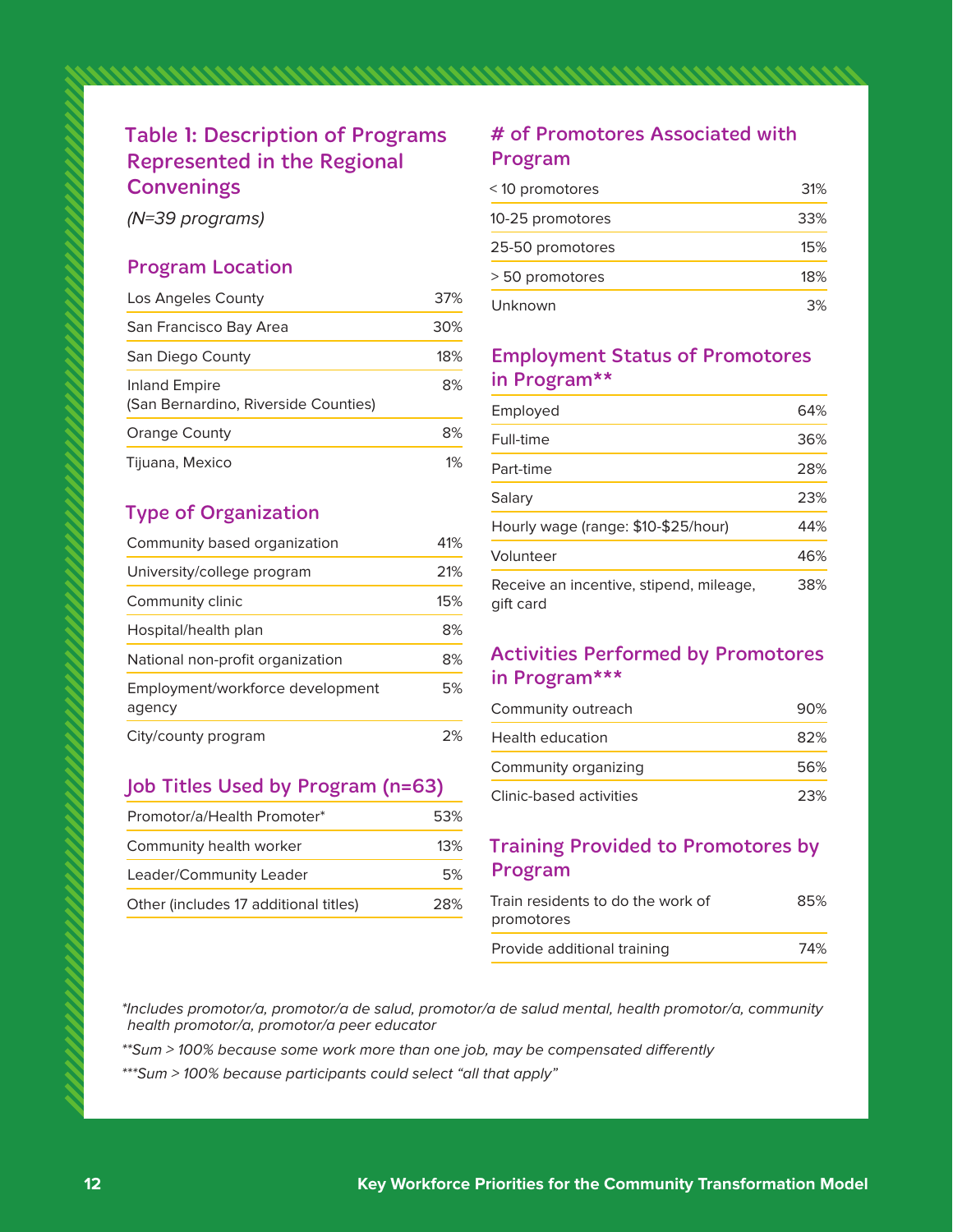# FINDINGS

## 1. THE PROMOTOR MODEL IS A MODEL FOR COMMUNITY TRANSFORMATION

The promotor model is a communitydriven model for wellness, health equity and social justice. (For more information about the community transformation model, please see Visión y Compromiso's website at [www.visionycompromiso.org.\) At](http://www.visionycompromiso.org) its core, are the caring, credible, trusted, and respected community leaders whose essence is their servicio de corazón (heartfelt service). As they share information and resources with families, "they meet people where they are at, bridging communication gaps and listening non-judgmentally." This model begins with the personal transformation of one individual who "changes personally, improves her own life and creates change in her community by sharing her experiences with others."

Many of us are leaders in our community. We are compassionate and have this desire to serve. We don't just work in an office from 9 to 6. We live in the community and we have to be able to go and talk to people whenever they are in need—late at night or during the day. This is the work of a promotor and we give it with all our hearts. —Orange County/Inland Empire

Known by many job titles, the promotor workforce is being integrated into multiple sectors, including but not limited to health care settings, where they strengthen social support networks, reduce cultural and linguistic barriers, and reinforce cultural values and norms. A two-way bridge to information and resources, they provide a wide range of services and have been shown to improve health care access, improve health outcomes, increase health and screening behaviors, improve patient satisfaction with care received, and reduce health care costs.15,16

### CHALLENGES AND **OPPORTUNITIES**

**Misunderstanding about the model.**  Promotores build mutually beneficial relationships with individuals and families in their community. However, the egalitarian nature of these relationships is distinct from the relationship between a health worker and a patient who, although they may be from the same community and speak the same language, do not engage in ongoing and mutual relationship building. In fact, these activities are often discouraged in a medical setting.

Everyone loves promotoras and they all want to work with us, but they don't really know what we are. Sometimes they call a really good outreach worker who speaks Spanish a 'promotora.' But an outreach worker in a health clinic is different from a promotora who is a model for community transformation.

#### —Los Angeles County

Organizations have limited information about the community transformation model: what it is, how it works, and how to effectively support and integrate it. "Training to raise awareness about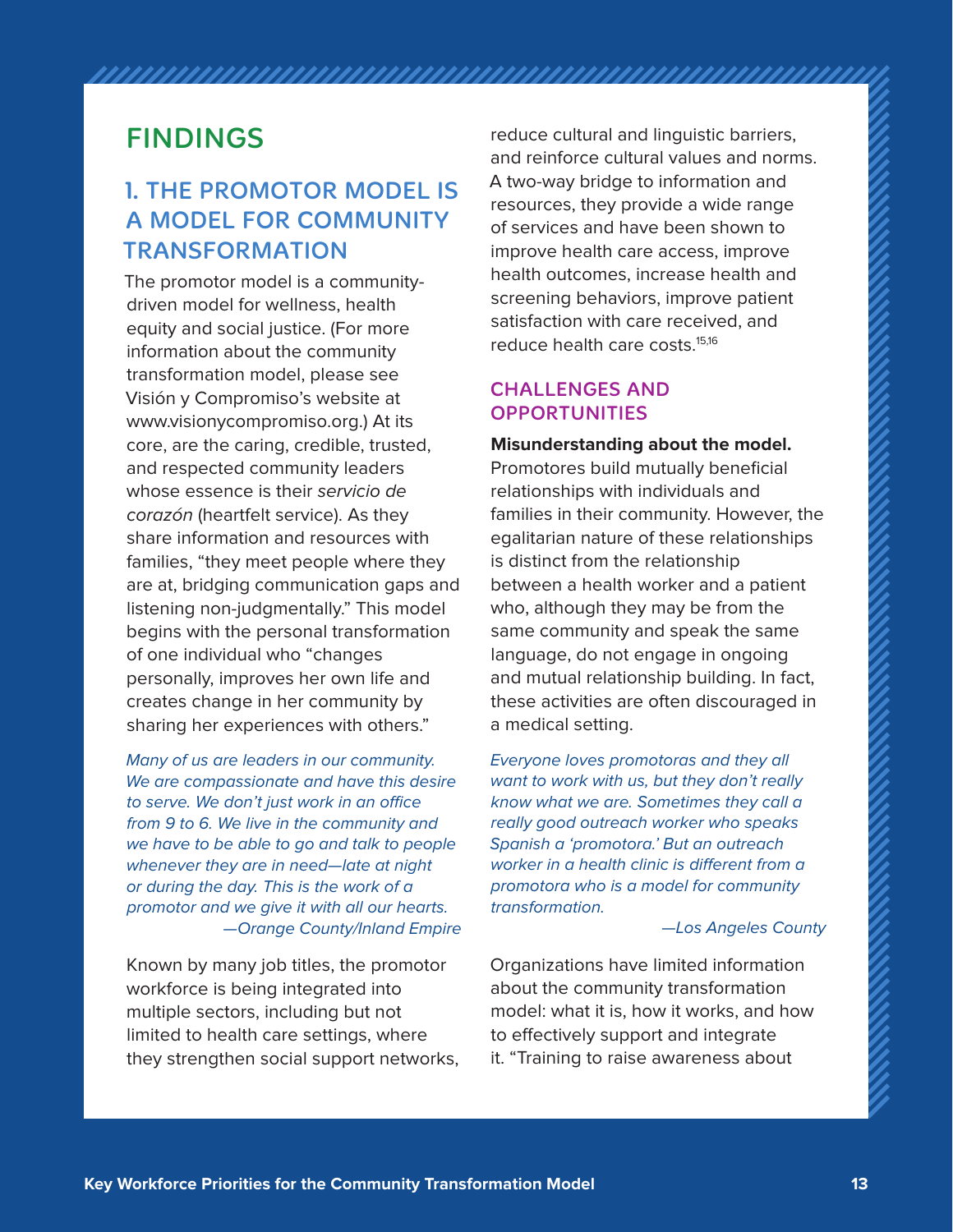



promotores and their roles should be offered to the whole agency so that everyone understands the model, even if they don't work with it directly."

Barriers that limit full integration of the model can be institutionalized such as job descriptions that require a bachelor's degree, competence in English or a driver's license. These qualifications may actually eliminate expert community leaders from consideration who are very knowledgeable about the community, skilled liaisons, and trusted by local families.

There is no one-size-fits-all approach to adapting the model, and it is clear that some adaptations preserve the essence and full scope of practice of the model better than others. Many convening participants said, "We must be honest about the characteristics of the model, what type of support it needs, and what we will absolutely not compromise on."

**Popular education is critical.** The popular education pedagogy of Paolo Freire is the foundation of the model, "Organizations who truly understand

promotores use popular education methodology appropriate for the community transformational model." As promotores build relationships and share information and resources with other community members, they contribute to community empowerment and social change through a participatory process that includes consciousness raising, dialogue and reflection that integrates their

lived experience and builds social connections.17 In turn, their increased capacity and empowerment contributes to improved access to and utilization of health knowledge, resources, and services and helps decrease health disparities.

The philosophy of any curricula must be based in popular education, whether it is an immunization campaign or domestic violence. The critical analysis popular education brings is transformative and helps us create a space for people to begin to analyze the root causes of issues affecting their communities and to recognize their own roles and responsibilities ... Then, they can think about what they need to do to change their own lives and help others to change their lives too.

—San Francisco Bay Area

**The model needs time.** Community engagement and community building, key components of the model, require an investment in the "time it takes to build relationships and trust which are needed before you can create change," and which "might not happen before the end of a grant."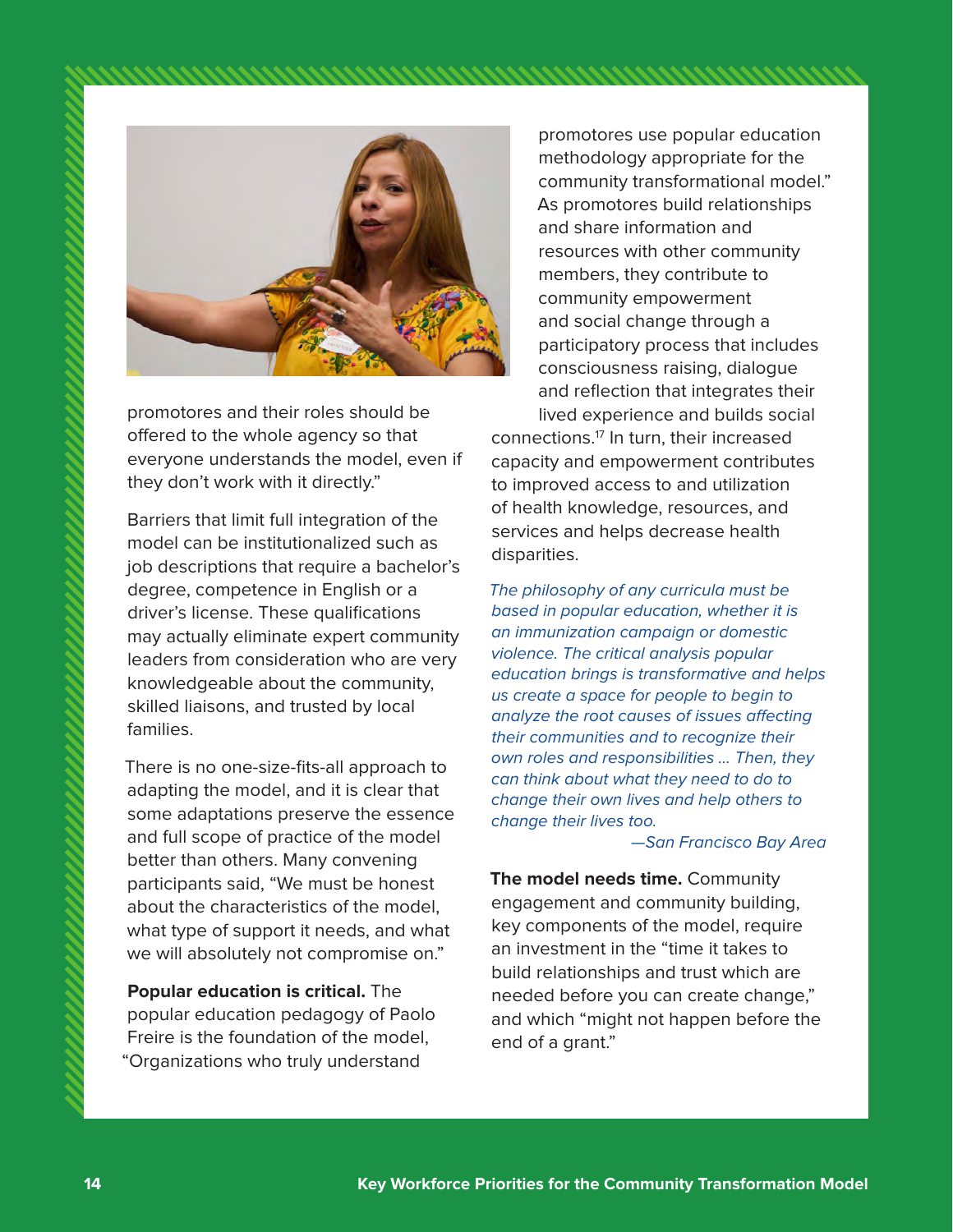The true promotor model respects time for individual learning and community change. Sometimes (agencies) have unrealistic expectations because they don't understand the model, they don't appreciate the time it takes to change behaviors. —San Diego County

**System readiness.** The community transformation model benefits from a systems change approach that is grounded in social justice and aims to address systemic inequities. Those agencies that understand the importance of organizational readiness may be better adapted to working with the promotor model. "System readiness means you already have in place values and principles that support the model and you understand what the model needs to be successful."

Agencies want to know more about the model. This is an opportunity for us to articulate how the model works, as well as situations where the model will not work. We have to be able to say to people, 'Because you can't support the changes inside your organization that are needed, the promotor model is just not going to work well here.'

—San Diego County

**Just compensation.** Promotores are not just a "cost effective" workforce. They are a nationally recognized and proven strategy for reducing health disparities, particularly in communities of color.<sup>18</sup> Engaged as full-time and part-time workers, independent contractors and volunteers, promotores may receive a salary, an hourly wage, or a stipend (e.g., gift card, mileage reimbursement) for their work. Still considered by many

to be a volunteer workforce, some promotores say, "they see us as an immigrant and mostly female workforce, our bilingualism is not valued and our work is not given the respect it deserves."

There is disagreement in the field about the role of compensation. The debate centers on whether economic compensation changes the "dynamic of the model" and the "essence of promotores' heartfelt service to the community." Others believe that not compensating promotores for their community expertise is exploitive and ignores their need for economic selfsufficiency. This debate notwithstanding, promotores do need to support their families and most participants agreed that sustaining a volunteer workforce is difficult and can reduce the impact of the model.

How long can we sustain a volunteer workforce? There are too many women who work for little or nothing. They need to be able to support their families too. If we do not pay promotores then we are exploiting their skills.

#### —San Francisco Bay Area

Other financial mechanisms that may support this workforce include hiring promotores as consultants for their local expertise in the assessment, program development, implementation or evaluation phases. They can help "define the recipe for success" by bringing community concerns to the table, providing technical assistance about how to adapt and integrate the model, and "identifying gaps where the model is not very well implemented."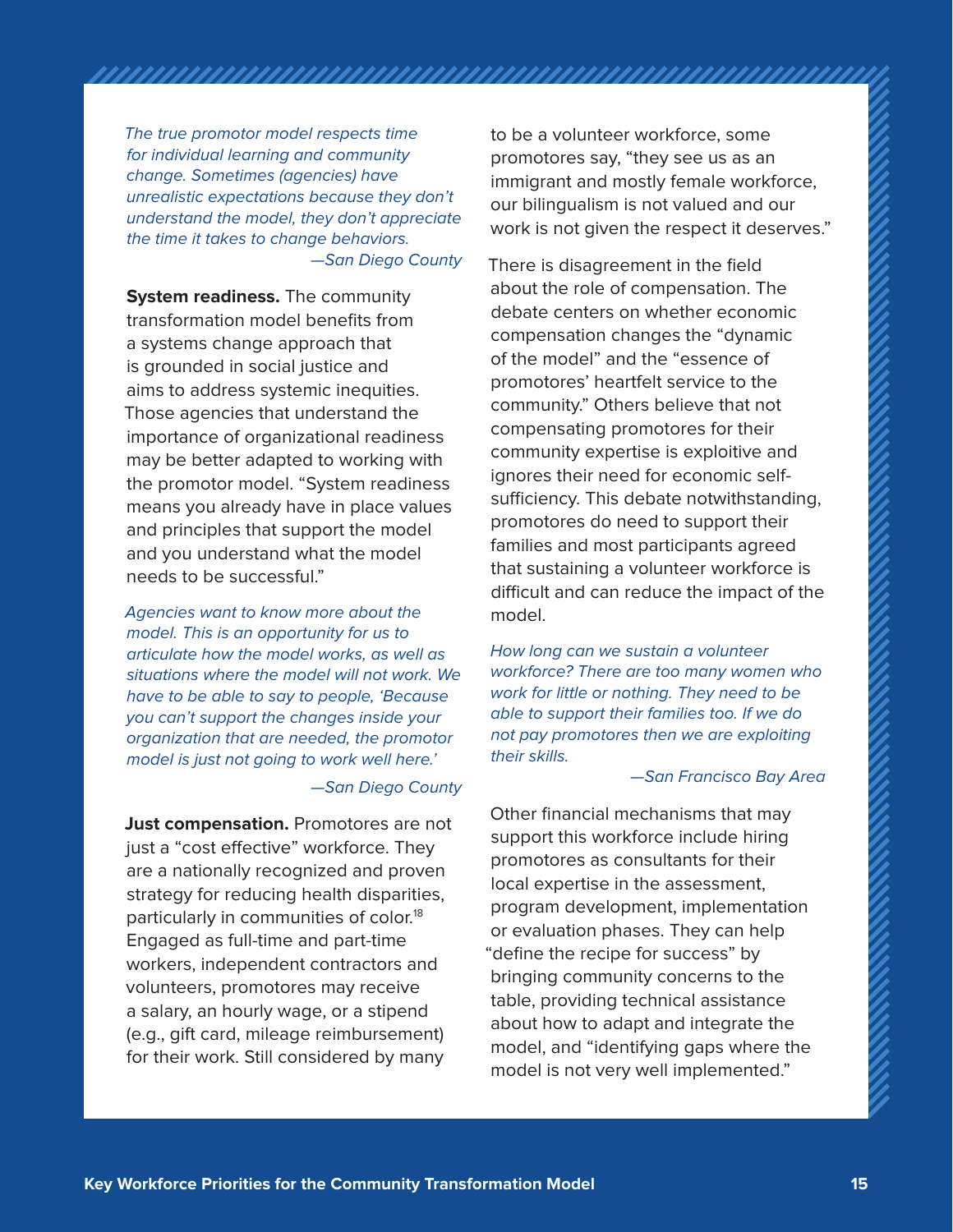## 2. TRAINING AND PROFESSIONAL DEVELOPMENT

Training and professional development for promotores must be flexible enough to respond to the needs of local communities, address the personal and professional needs of promotores while also meeting the demands of employers and other workforce partners. However, not all promotores have access to formative core skills training and, for many, career pathways and continuing education programs can be difficult or even impossible to access. Furthermore, few promotora jobs supply a living wage, job security is extremely tenuous, and fringe benefits are practically nonexistent.

### CHALLENGES AND **OPPORTUNITIES**

**Core skills training.** Communication, leadership skills and personal qualities such as the ability to provide community members with social support are some of the core skills needed by the community transformation model.

People need different types of training: those who work in diabetes need to know how to do blood tests and interpret the results. Those who work in mental health need training to recognize depression and anxiety. And, if you work in community engagement, you need specialized training in leadership and policy advocacy. —Orange County/Inland Empire

Training that supports and sustains the promotor workforce "helps community

leaders use education and skills they already have to create a transformational process." But not all agencies can provide the training and support needed by the community transformation model. As a result, many promotores have had little training in popular education or have gaps in core skills that would help them "apply structure to their heartfelt service."

Each promotora has personal and family challenges that are unique to her experience. You can offer training as a group but they still need individual training and support. First, we focus on their individual self-esteem and identity. Then, we focus on their preparation to work in the community. Only then can we raise their awareness about the issue we want to address and build their advocacy skills. —San Francisco Bay Area

**Advanced training.** Many promotores are great trainers and others are good mentors. Some would like to be more engaged "at a more advanced level participating in research and sitting at the table where decisions are made." Opportunities that elevate promotores into these leadership roles help them bring forward the issues that are most relevant to other promotores.

Promotores are professionals. Their field is working with families and they want to learn the language others are using to describe their work. It opens doors for them to see how their work is analyzed in evaluation terminology that is also reflected in job descriptions, core competencies, grant applications, program reports, and case studies.

—Orange County/Inland Empire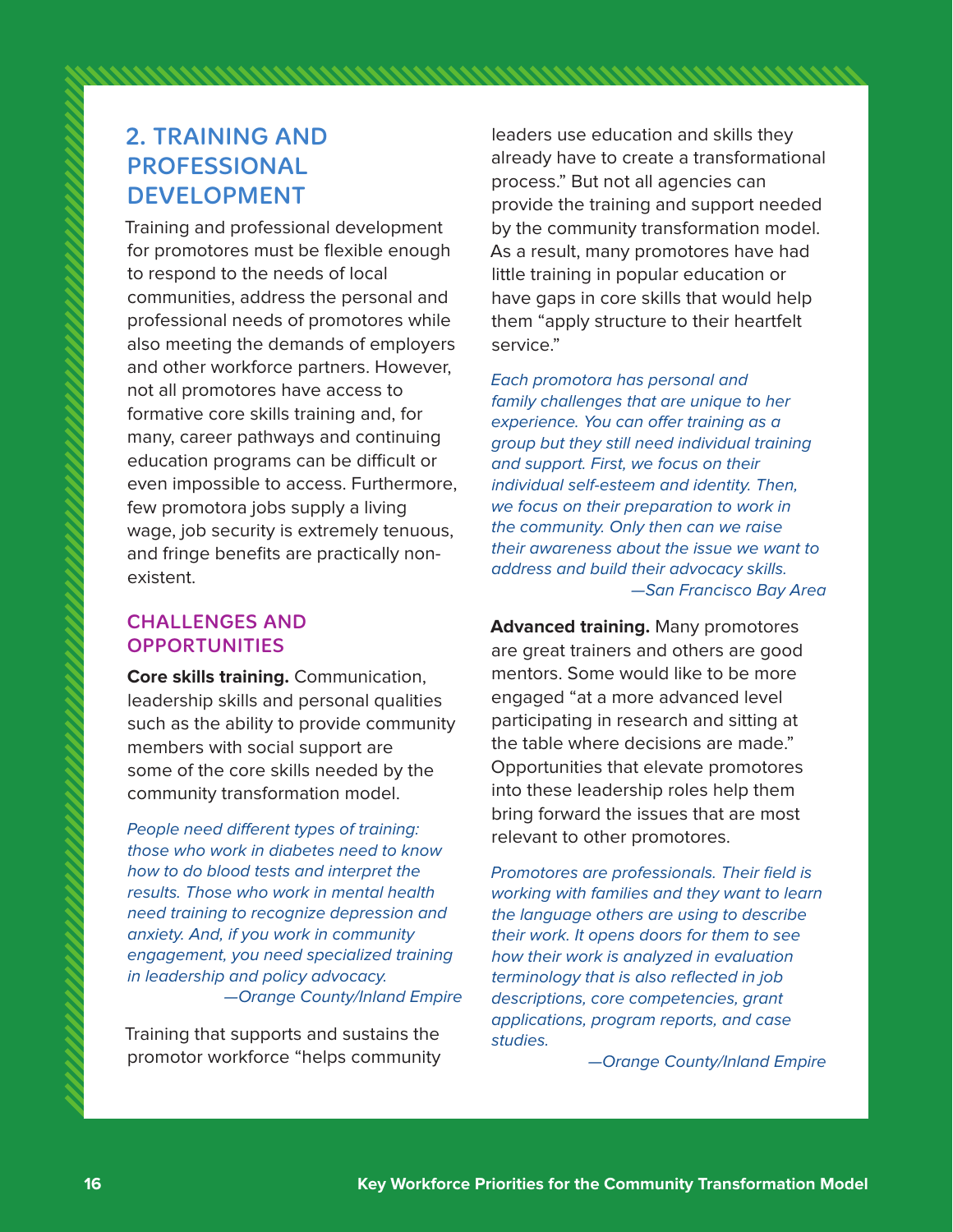Promotores say keeping up with emerging research and best practices can be a challenge. Specialized training (i.e. computer, social media or research skills) positions them to take part in activities such as "gathering information about community needs or communitybased participatory research."

**Evidence-based practice.** Convening participants expressed concern that evidence-based curricula do not always align with the needs of the community or the community transformation model. In fact, the "rush to evidencebased" can leave behind well-respected community programs and local trainers that, while they may not have been measured empirically, have the support of the community. As the community transformation model increases in popularity, funding and evaluation research is needed to validate its impact in diverse settings.

**Innovative partnerships.** Increased demand for the community transformation model can open doors, generate partnerships and foster communication between promotores, employers and new workforce partners that are both knowledgeable about and new to the model.

We could partner with industry leaders to design programs and services that are reimbursable while working with promotores to identify the core competencies, on-thejob training and mentoring opportunities they need.

—Los Angeles County

#### **Statewide coordination needed.**

Convening participants articulated the need for one entity, "recognized among promotores and knowledgeable about the community transformation model," to provide statewide coordination, set minimum standards, and work with promotores to "develop core skills and advanced trainings" in different regions of the state and via multiple platforms that would meet the needs of both promotores and agencies interested in integrating the community transformation model.

### 3. CORE COMPETENCIES AND CURRICULA

Successful promotor training programs incorporate curricula that utilize a self-discovery and empowerment process based on popular education methodology and core competencies that will serve to prepare promotores as community change agents.

### CHALLENGES AND **OPPORTUNITIES**

**Promotor-centered and promotordefined.** Convening participants underscored the importance of engaging promotores in a process to identify those core competencies that are important to the community transformation model. And, a process that is promotor-centered and promotor-controlled is most likely to result in core skills and competencies that "reflect the needs of the local community."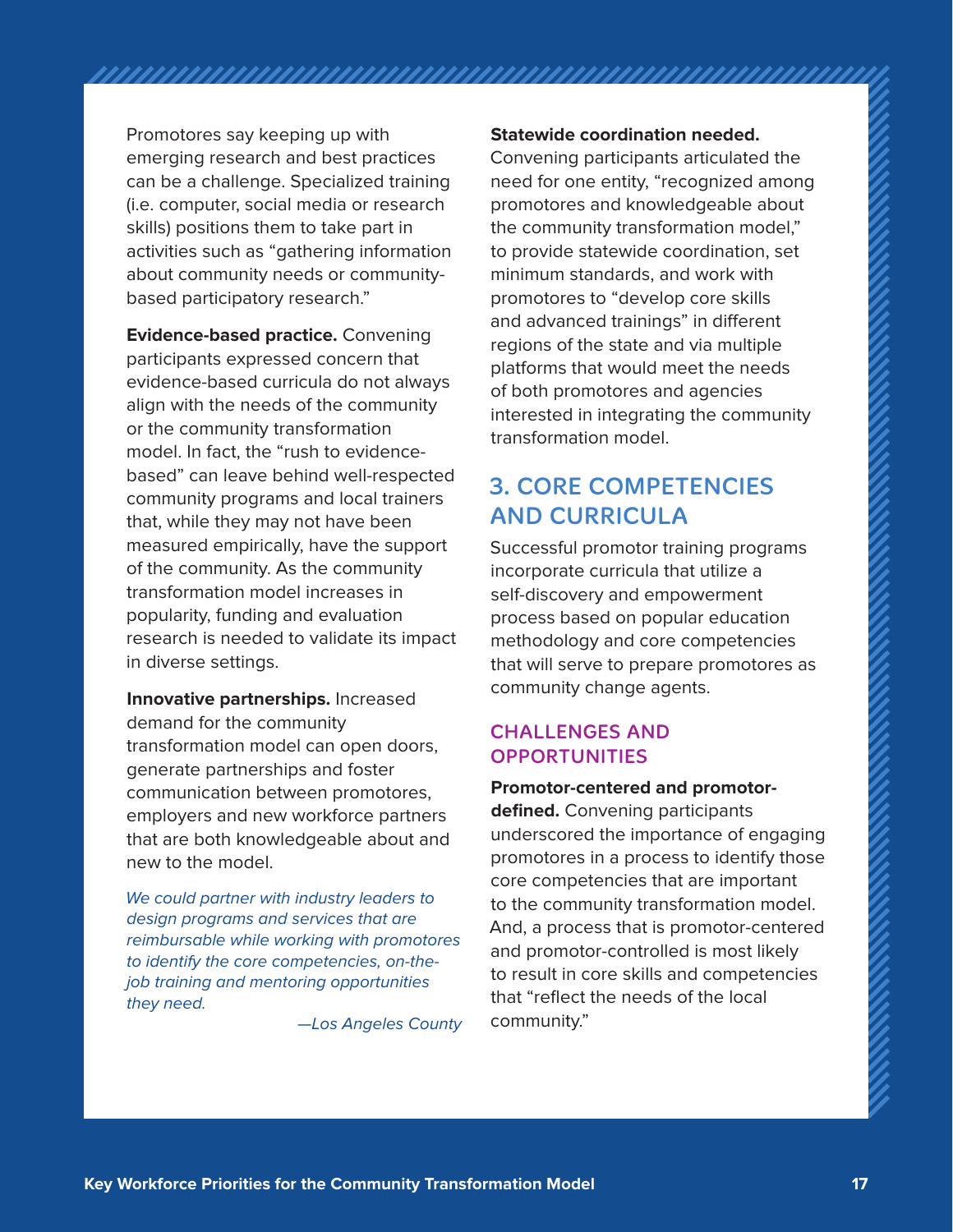We should be the ones to identify core skills, lead the credentialing conversation, set the standards for the community-based model, and help define what the outcomes must be. Programs that are based on an understanding of what the community really needs must start with the promotores' perspectives, even before creating a new curriculum.

#### —San Francisco Bay Area

**Proficiency.** Innovative strategies are needed to link assessment tools, core competencies and evaluation measures to the community transformation model in a way that reflects "promotores' service from the heart." Admittedly, this is a challenge. "How do you demonstrate 'values and principles'? How do you assess 'heart' or 'social justice'?" Convening participants struggled with how to balance knowledge, skills and curriculum content with the ideal characteristics and values of the workforce.

**Institutional barriers.** If agencies are proactive and take steps to increase awareness about the model among all staff, they will be in a better position to recognize how institutionalized policies and practices create barriers for the promotor workforce, "We need to do more to prepare agencies about what they need to do and what systems they need to have in place in order to improve how they will work with the promotor model." Perhaps making templates, tools, policies, and technical assistance widely available could improve how the model is integrated.



We have a career pathway for promotores with higher hourly rates, internal advancement and sufficient funding and we adapt job descriptions to reflect the needs we see in our hospital setting. As we define core competencies, they are incorporated into the job descriptions. At each level, we assess what changes are needed to reduce or eliminate barriers and we find ways to challenge established hiring requirements such as requiring a high school diploma or a driver's license. And, we have made it a minimum requirement that 'and/or equivalent certificate or experience' be included in all of our job descriptions. —Los Angeles County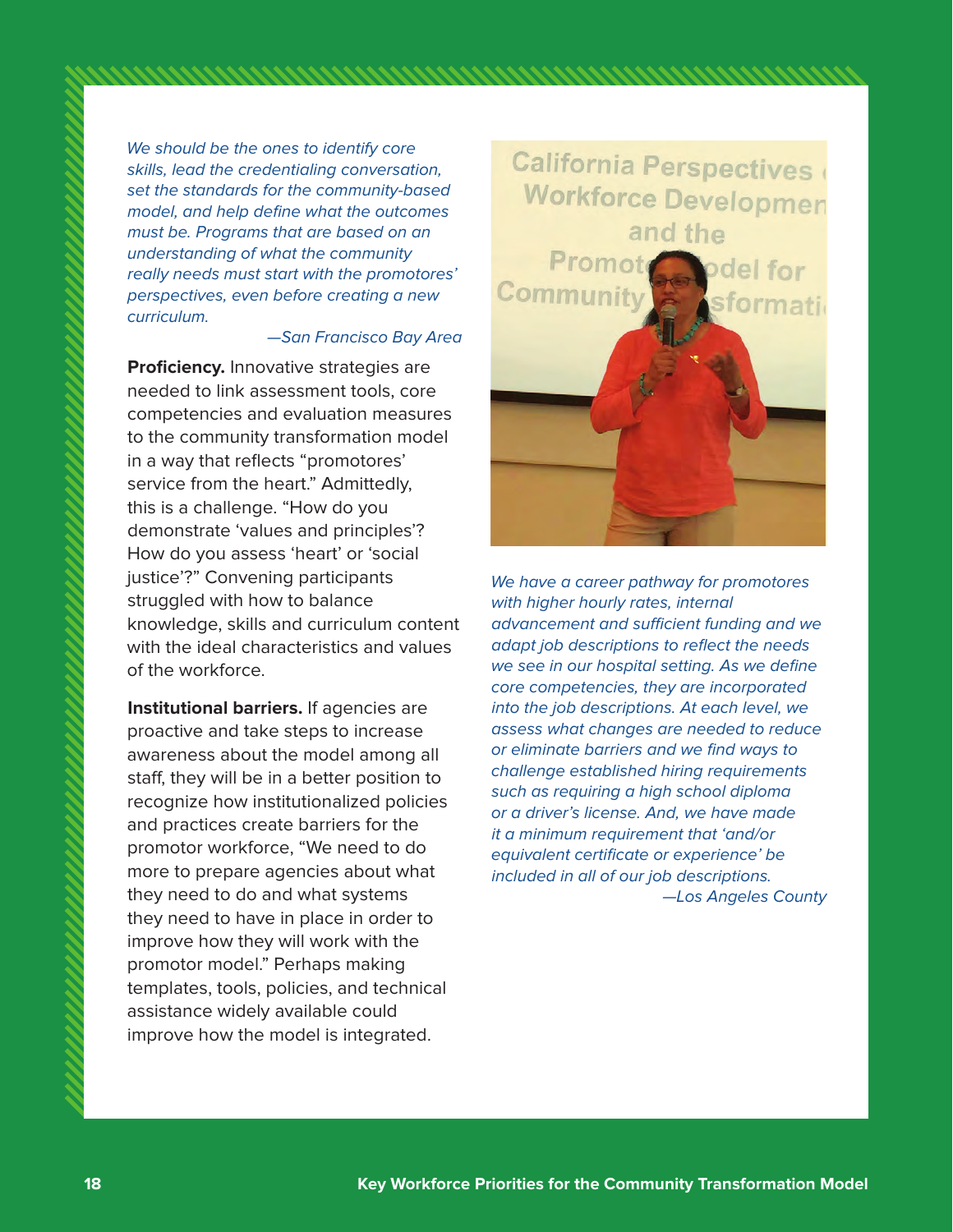### 4. CREDENTIALING

The Patient Protection and Affordable Care Act (ACA) increased demand for workers who are knowledgeable about their local communities bringing renewed attention to how the promotor and community health worker workforce is regulated, certified or credentialed. The regional convenings gave voice to concerns that many program managers have about college certificate programs which may, in fact, change the essence of the community-based promotor while also devoting insufficient resources to strengthening the skills needed for their community transformation role.

### CHALLENGES AND **OPPORTUNITIES**

**Preserve the essence.** "What is the best way to translate the essence of a promotora into language that the state, or other credentialing body, will recognize?" This was a common inquiry.

No one agency can say who can be a promotor or not because this validation does not come from a piece of paper—it is the community who validates their role. A promotor is a natural born leader and her passion comes from within. To put a label on us and say, 'OK, now that you have a credential, you can do this work' fails to recognize our core values.

—Los Angeles County

**Two-tiered system.** There will always be promotores who "want to study and advance inside the organization where they work," and there will always be those who are "happy to be the resource person that people in their neighborhood know they can turn to." It is true that, for some promotores, a community college (or similar) program is an important goal; however, not everyone has the pre-requisites, legal status, financial resources, or desire to pursue a college credential. Moreover, college-level certification programs are offered in English and inaccessible to promotores who speak another language.

Requiring a credential would take the soul out of the promotores program. Some people can legally take college classes and others cannot. I think we need to think carefully about how we do this, and whether it is even necessary, so that we do not turn people away who can really make a difference in their community.

—San Diego County

**Exclusion.** Hiring a credentialed workforce may eliminate jobs for some highly skilled promotores who know well how to reach the community. Participants asked, "How can a credential account for a lifetime of experience?" Promotores in California have worried for years that "credentialing will only serve to separate people" by their experience, education, income, race/ethnicity, and/or immigration status.<sup>19</sup>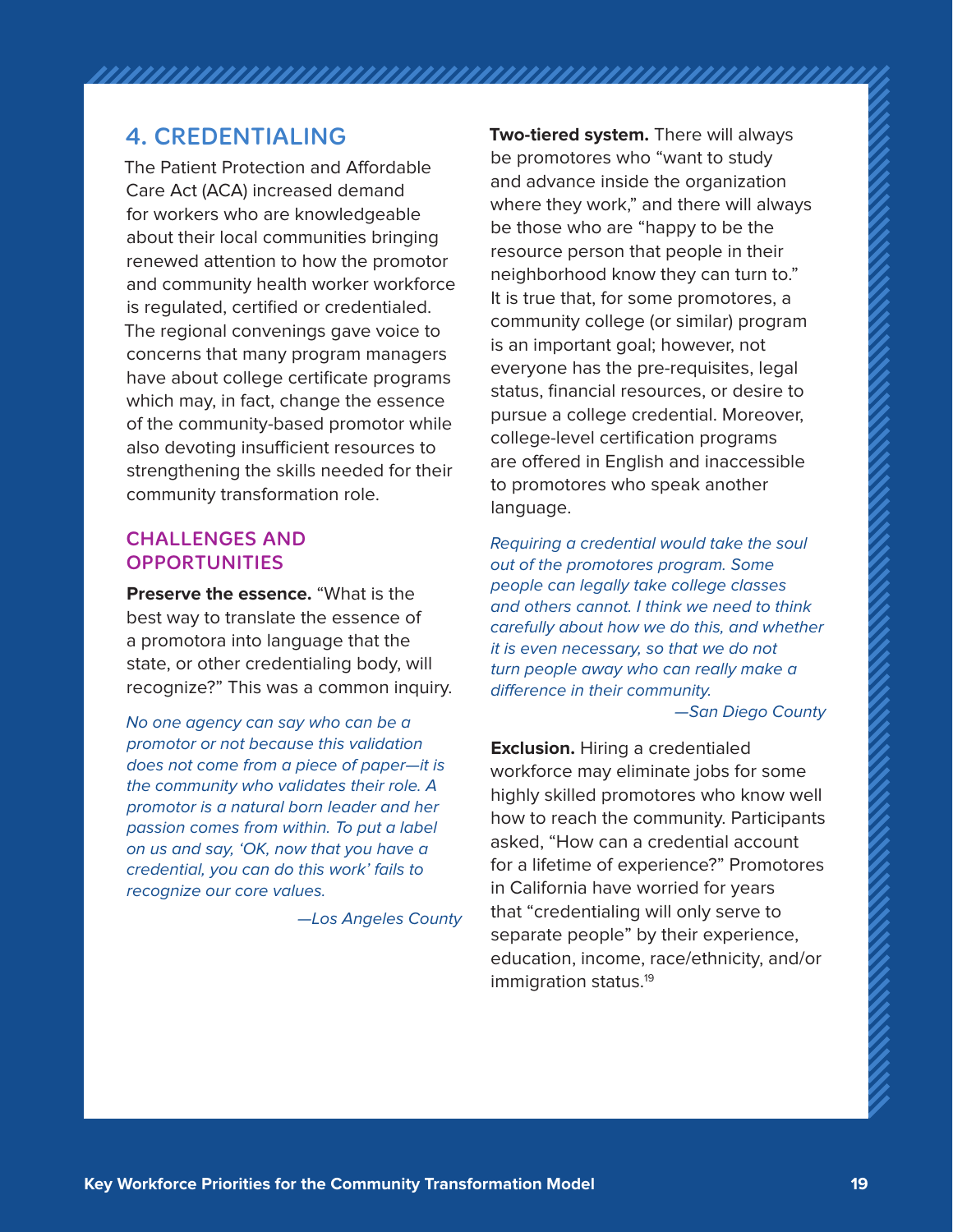Some promotores will always be hungry for more training and education. But, even among promotores at our agency, there are differing opinions about the role of certification. Our concern is that this would change the heart, passion and connection to the community that promotoras have promotoras who know the issues, live the issues, and are passionate about making change in the community because it is their community too.

#### —Orange County/Inland Empire

Because promotores are not just engaged in the health care sector, they worry about the potential economic costs, "Will promotores need to repeatedly go back to prove themselves?" Others expressed concern about whether a credential would be recognized by the other fields where promotores work.

**Community trust.** The risks, costs and benefits to the community transformation model of a required credential or certificate are unclear. State-mandated credentialing will not ensure that the workforce will be able build relationships with other residents in a natural and holistic way. "Even though you have a credential and you speak the language spoken in the community does not guarantee that you will be trusted."

Even if I have to hire a credentialed workforce, I am still going to need someone who is a local expert and who knows how reach those people in the community who will not be reached by staff who may have a credential, but who are not promotores.

—San Diego County

**Economic justice.** Promotores need jobs with dignity that include a living wage and other benefits; it benefits no one if they must work several jobs to support their families. While a credential may increase opportunities for some, employers need to be aware of the "economic reality in which many promotores live."

**Alternative pathways.** Parallel pathways and promotor-controlled solutions are needed, particularly for those who cannot, or do not wish to, "access college certification." Designed in partnership with promotores, these alternative pathways could maintain the core values of the community transformation model and validate promotores' life experience while also ensuring that core competencies, training and curricula are closely aligned with community needs, promotores' interests, and the demands of employers and other workforce partners.

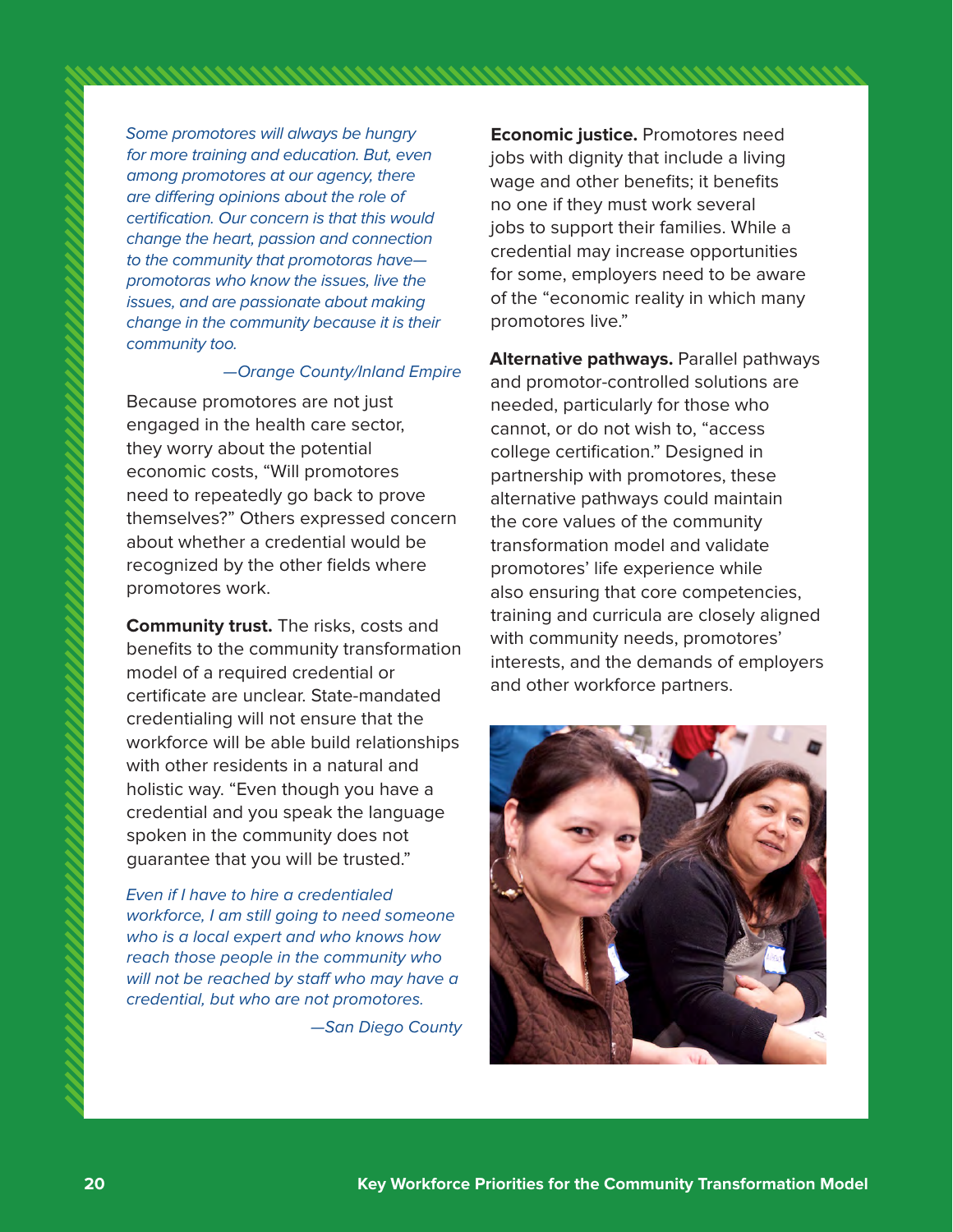### 5. SUPERVISION

Supervisors of promotores may need specialized training, such as how to incorporate popular education methodology, in order to support the community transformation model and implement it with fidelity.

Training for supervisors must be based on the core competencies and skills needed to manage the community change activities of the community transformation model.

### CHALLENGES AND **OPPORTUNITIES**

**Non-hierarchical leadership.** Convening participants explained that successful supervisors have a non-hierarchical leadership style and guide by example. Experienced at working with underserved communities, they are knowledgeable about local needs, share a high regard for promotores' community work, and can make decisions as a team.

People who want to implement the model should know what it takes to apply servant leadership. This leadership style tends to work well with promotores but it does not work well in all agencies. This may be another opportunity to tease out organizations that may not be ready to work with the model.

—San Diego County

**Promote from within.** Promotores who already have credibility with promotores and the community, know the model, and are familiar with how the agency works often make skilled supervisors. And programs developed with their

input may better reflect community needs. Moreover, promotores who have degrees or licenses from other countries and are already familiar with the community transformational model may also be successful trainers and supervisors. However, systems change may be needed to ensure that they can move into these supervisory roles and participate in organizational decisions.

The best supervisors I've seen are those who are promotores. They are leaders, they have certain gifts and a way of expressing themselves that works well with promotores. And they already know how to work with the community – in fact, they are the translators for the whole organization.

#### —Orange County/Inland Empire

**Specialized training.** Universities don't train their students how to supervise promotores. Many supervisors need specialized training to support the promotor workforce and the community and relationship building activities of the community transformation model. Moreover, those who work in clinical settings may require different training than those who work in communitybased organizations; supervisors who manage paid staff may need a different model of supervision than those who work with community volunteers. Promotores who move into supervisory roles from within the agency may need support as they grow into these new positions.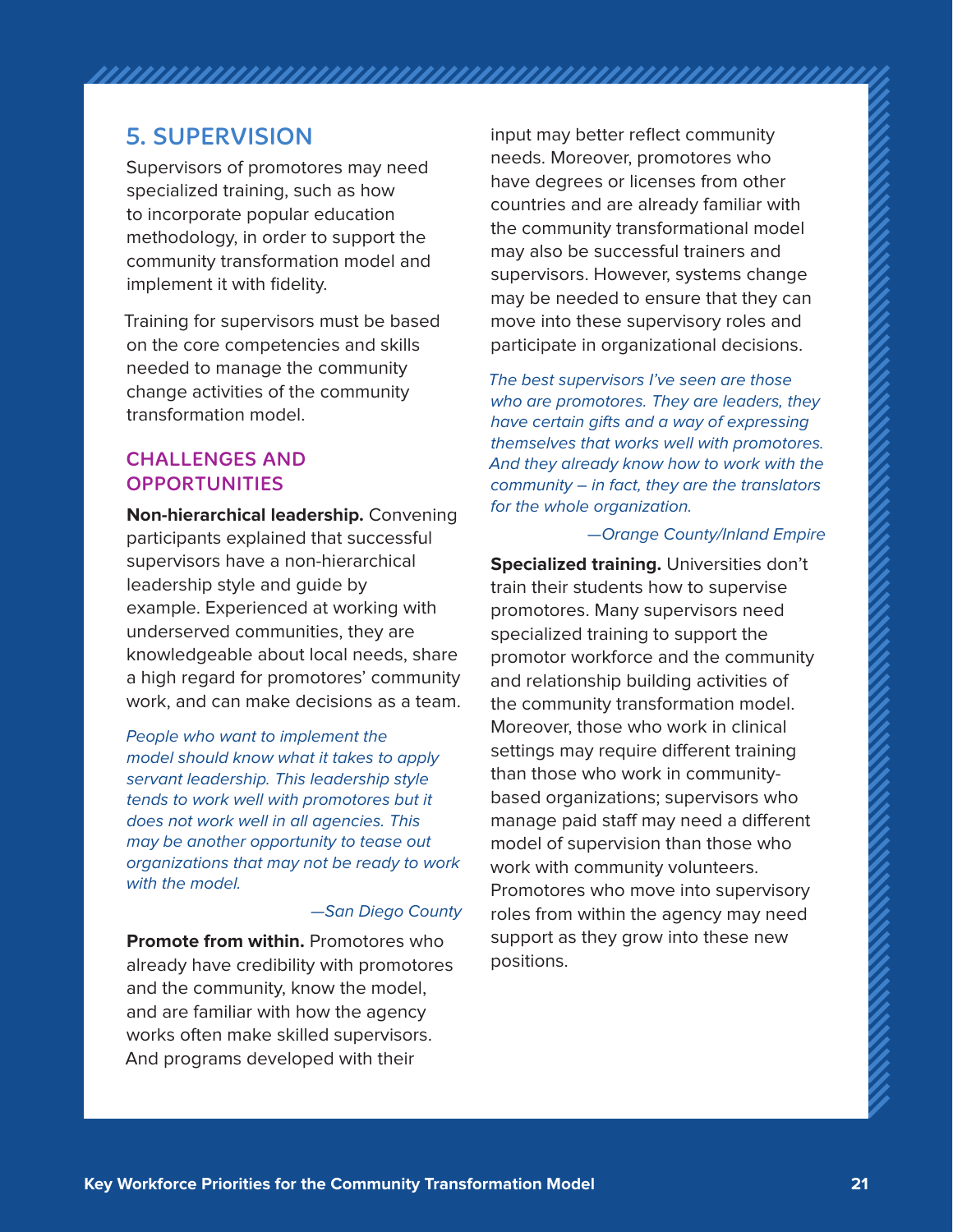## 6. FUNDING AND PROGRAM SUSTAINABILITY

Long-term sustainability is a challenge for the community transformation model and ongoing policy advocacy is needed to ensure that promotores' interests are well represented. In the past several years, convening participants noted that competition for limited resources has increased as new entities have become interested in the model, "Agencies we work with see the effectiveness of the model and now they want to adopt our program." However, limited understanding about the model leads to grant deliverables that do not reflect community needs or promotores' roles that may be inappropriate for the model.

People are talking about the promotor model because it works. They know promotores are really good at bringing leadership into the community. My concern is how we will sustain these programs when the organization may not have the structure, resources or understanding about what it takes to support the model.

—Orange County/Inland Empire

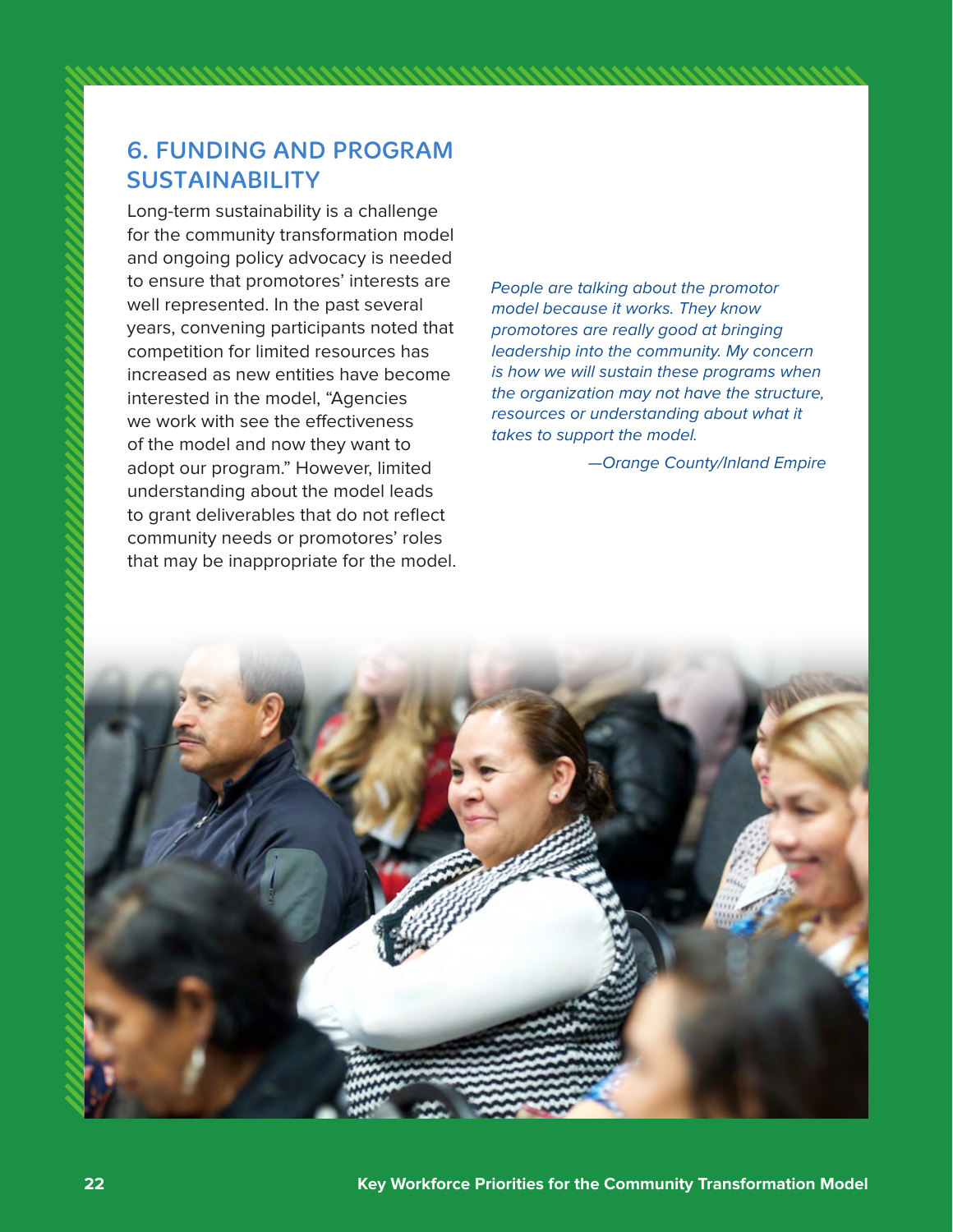#### CHALL ENGES AND **OPPORTUNITIES**

**Increased awareness among funders.**  Funders need more opportunities to hear from promotores and their employers, "Those who fund the work need to know what activities are necessary and they also need to hear about the consequences of some of their funding decisions."

Many agencies know the terminology associated with the promotor model and they can use it in a grant application. But when they get funded they don't have the skills, understanding, or the infrastructure they need to implement the model appropriately.

—San Diego County

**A culture of sustainability.** Inconsistent and short-term funding that promises deliverables such as "systems change by the end of the year" does not foster long-term sustainable programs. In contrast, a culture of sustainability seeks to support all costs of the model including formative skills training, popular education, core competencies and outcomes linked to the model, relationship building and community engagement, and fair and equitable compensation for promotores who "do so much more work than what we are budgeted for."

Funds for promotores should be leveraged, matched and included in operational budgets so that we don't have to grant write every year to fund their work. Institutionalizing promotores programs results in a culture of sustainability where promotores are staff members, barriers to full participation are addressed, the right kind of support is provided, programmatic impact is documented, and the true costs of the model are understood.

—Orange County/Inland Empire

As discussed earlier, training to increase awareness about the community transformation model among all staff can help to validate promotores' work and leverage resources. More research and evaluation to capture the long-term effects of the model is needed as well as outreach to increase understanding about the impact of the model and foster more sustainable programs.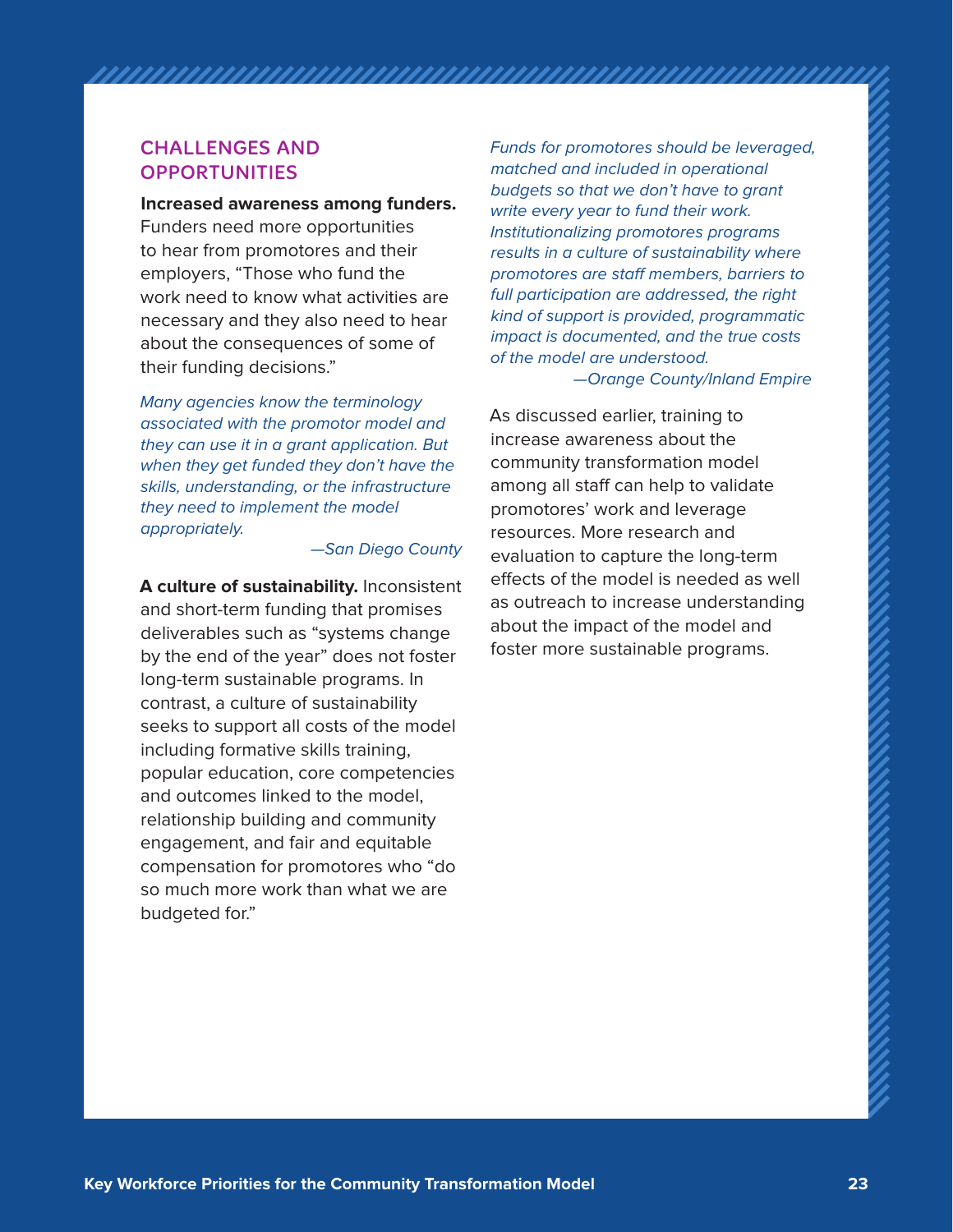# NEXT STEPS

Visión y Compromiso has a Network of over 4,000 promotores, community health workers, outreach workers, community health advocates, leaders, family resource specialists, peer educators, systems navigators, victim advocates, patient liaisons, and more. Committed to validating the rights of promotores and other communitybased leaders, Visión y Compromiso is uniquely qualified to lead this effort, has a history of leadership, is knowledgable about the community transformation model, and has the internal capacity, training expertise, understanding of the workforce development issues, and longstanding relationships with key partners in California.

Visión y Compromiso is recognized in the field, knowledgeable about the promotor model and knows the community. They can help set the standard, develop basic core skills training, and provide more advanced training that will meet the needs of many different promotores, their supervisors and the agencies they work with.

—San Francisco Bay Area

This report is a learning document that brings the workforce priorities for the community transformation model into sharper focus in order to change the discourse about the promotor and community health worker workforce at local, state and national levels. Visión y Compromiso believes that it will take strong leadership, innovative partnership and a multicultural movement guided by promotores, community leaders and agencies engaged with the community transformation model to bring to life the recommendations highlighted in this report and fully support and sustain a workforce dedicated to addressing the social determinants of health, reducing inequities in health status, and promoting social justice.

Based on the findings from this project, Visión y Compromiso calls for strategic efforts to ensure the longterm sustainability of the community transformation model and move the understanding, practice and support for the model forward in California and in other regions across the United States. Visión y Compromiso's key recommendation and priority focus areas are as follows: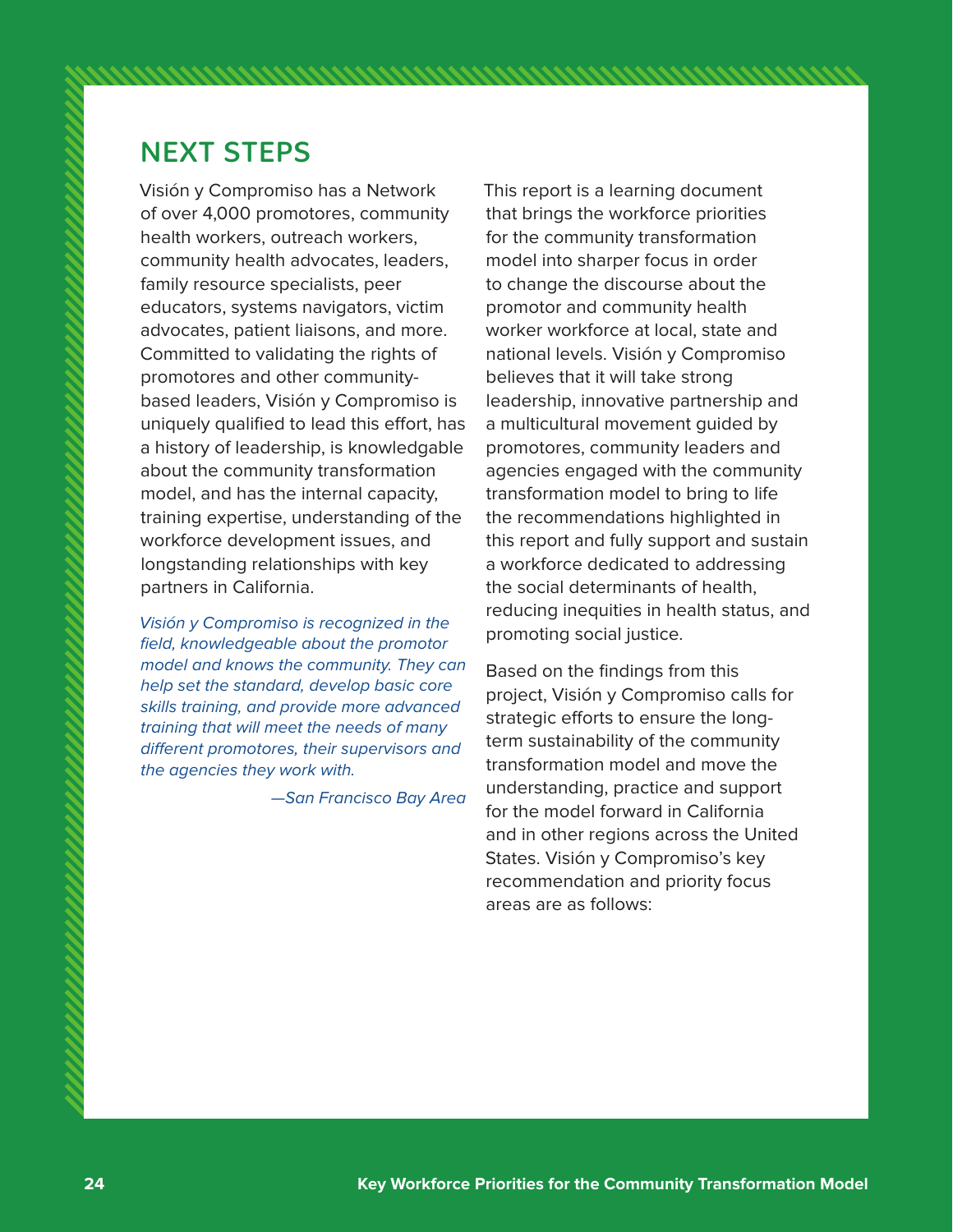### RECOMMENDATION

**Improve long-term sustainability for the community transformation model and ensure that workforce opportunities for promotores and other community leaders are meaningful and economically just.**

#### Focus Area 1

**Advocate for the unique workforce development needs of the community transformation model.**

- $\rightarrow$  Develop strategies to validate promotores' community work and transform "heartfelt service" into language recognized by funders, hospitals, and state and federal agencies.
- $\rightarrow$  Create community feedback mechanisms (i.e., assessment tools, training, community forums) to incorporate community needs and understand what works.
- $\rightarrow$  Lift up the community transformation model and share voices and stories from the grassroots to challenge how the workforce is being discussed, studied, codified, funded, and institutionalized.
- $\rightarrow$  Develop technical assistance and training to improve organizations' understanding of and support for the community transformation model.



- $\rightarrow$  Identify effective strategies to integrate community-based models that reflect a social justice framework into health care settings and other sectors.
- $\rightarrow$  Develop tools and disseminate best practices (i.e. job descriptions, templates) to ensure candidates are hired that are familiar with the model.
- $\rightarrow$  Establish baseline compensation standards within the scope of promotores' roles that are commensurate with different levels of experience.
- $\rightarrow$  Educate funders about how to structure requests for proposals so activities essential to the community transformation model are funded and supported.
- $\rightarrow$  Assess current financial mechanisms that will work for promotores who are undocumented.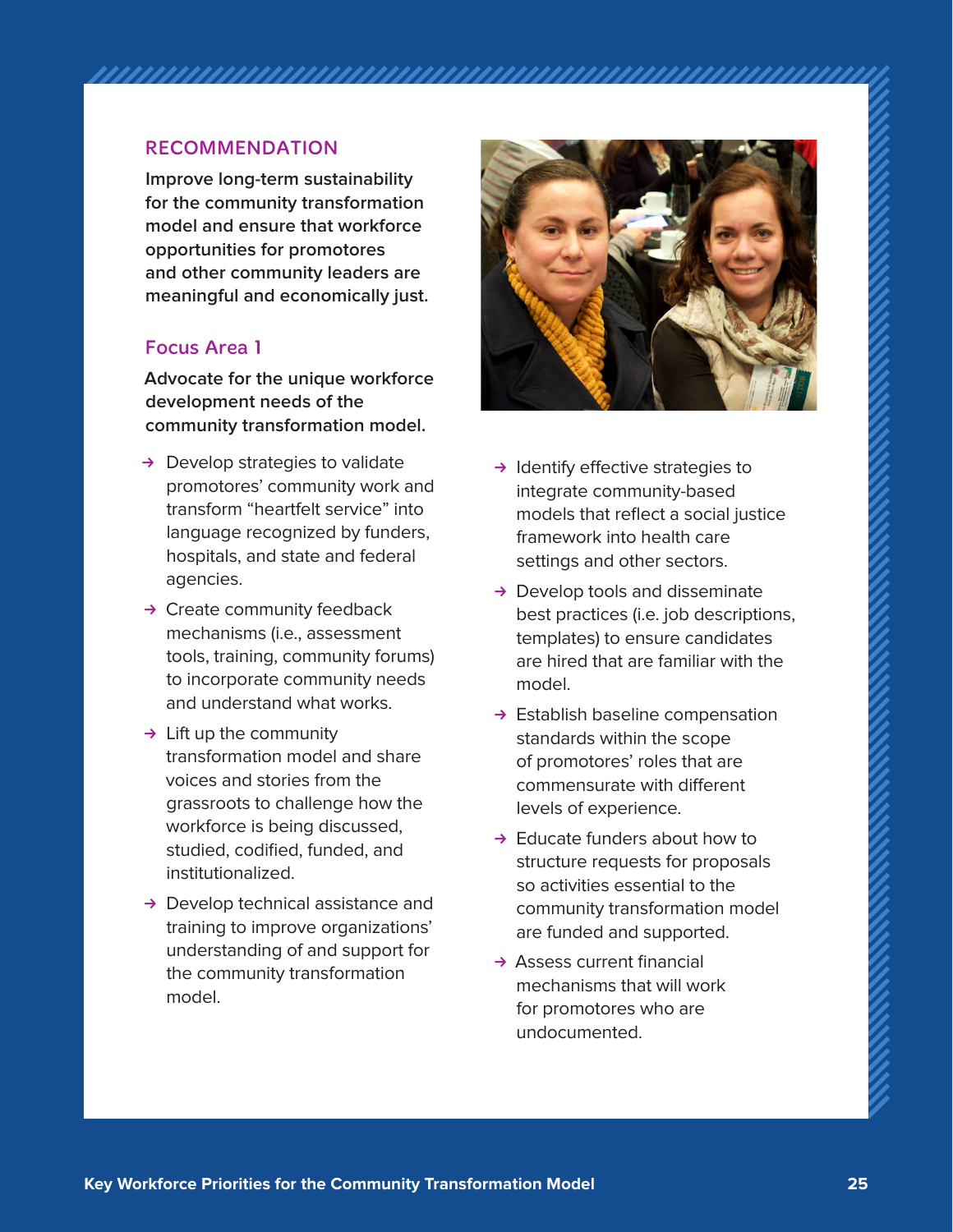### Focus Area 2

**Promote changes to organizational policies and practices that will support full integration of the community transformation model into health and other sectors.**

- $\rightarrow$  Shift the perception of the promotor model as a volunteer model.
- $\rightarrow$  Change institutional policies and practices (i.e. immigration and labor laws) to support legal compensation for promotores that is equitable and just.
- $\rightarrow$  Pioneer alternative pathways to statewide credentialing, as needed, that is promotor-centered and promotor-controlled.
- $\rightarrow$  Partner with universities and other researchers to study financing and reimbursement (payment) mechanisms and revenue generating programs that can support the model.
- $\rightarrow$  Ensure that promotores and promotores programs are equal partners at decision making tables to participate in setting priorities and guiding activities.
- $\rightarrow$  Encourage philanthropic, public and private agencies to make long-term investments.

### Focus Area 3

**Foster sustainable partnerships to guide research and evaluation efforts that will support the community transformation model.**

- $\rightarrow$  Encourage community based participatory research strategies to bring promotores' and community members' experiences to the table; use data to plan and evaluate programs and develop policies to impact the model.
- $\rightarrow$  Develop and disseminate strategies and tools that demonstrate the need for the model, the effectiveness of the workforce, and the true costs of the model.
- $\rightarrow$  Document the effectiveness. costs, benefits, and the return on investment associated with the community transformation model and the impact of promotores' work on improving health outcomes and reducing inequities.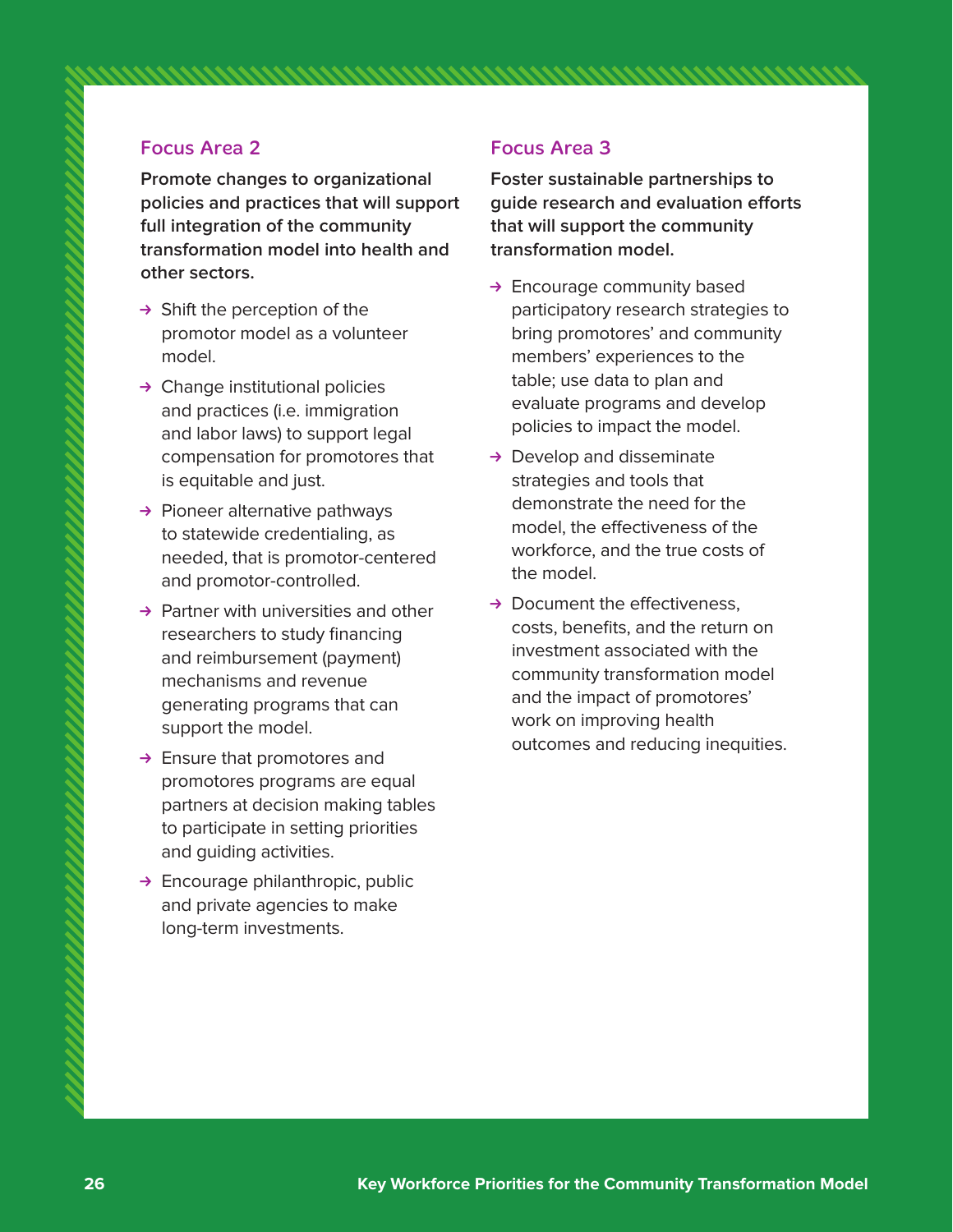# ENDNOTES

1. The Promotor Model: A Model for Building Healthy Communities. A Framing Paper prepared for The California Endowment by Visión y Compromiso, Latino Health Access and Esperanza Community Housing, 2011. Available [at: http://visionycompromiso.org/publications](http://visionycompromiso.org/publications-resources/2)resources/

[2. Th](http://visionycompromiso.org/publications-resources/2)e Pew Charitable Trusts, Under Affordable Care Act, Growing Use of 'Community Health Workers', July 8, 2016. Available at [http://www.](http://www) pewtrusts.org/en/research-and-analysis/blogs/ stateline/2016/07/08/under-affordable-care-actgrowing-use-of-community-health-workers

3. ASTHO CHW call series: CHW Orientation for State Health Departments; Achieving a Strong Evidence-base for Sustainable CHW Programs, August 31, 2016 (slides available at [www.astho.](http://www.astho) org/community-health-workers/)

4. Kim, K.et al. (2016). Effects of community-based health worker interventions to improve chronic disease management and care among vulnerable populations: a systematic review. AJPH, 106(4), e3-328. Doi: 10.2105/AJPH.2015.302987.

5. The California Endowment report: Highlights from Promotores/Community Health Workers Grantee Convening. June 7-8, 2000, Los Angeles.

6. CHWs Around the World (Park III): Mongolia's Feldshers, Sept 29, 2014, available at [www.1millionhealthworkers.org/2014](http://www.1millionhealthworkers.org/2014)

7. Zhang, Daqing; Paul U. Unschuld (2008). "China's barefoot doctor: Past, present, and future". The Lancet. 372 (9653): 1865–1867.

8. US-Mexico Border Health Association, A History of Promotoras in Mexico.

9. Bovbjerg, RR et al. The Evolution, Expansion, and Effectiveness of Community Health Workers, A Report prepared by The Urban Institute for The Rockefeller Foundation, December 2013.

10. World Health Organization Geneva (2011) Social Determinants of Health. Available at: [http://](http://www.who.int/social_determinants/en/) [www.who.int/social\\_determinants/en/](http://www.who.int/social_determinants/en/) 

11. Heisler M, Spencer M et al. Participants' Assessment of the Effects of a Community Health Worker Intervention on Their Diabetes Self-Management and Interactions with Healthcare Providers. American Journal of Preventive Medicine 2009:37.

12. Perez LM, Martinez J. Community health workers: Social justice and policy advocates for community health and well-being. Am J Pub Health. 2008;98:11-4.

13. Institute of Medicine, Unequal Treatment: Confronting Racial and Ethnic Disparities in Health Care, 2002.

14. Health Resources and Services Administration. 2012. The Affordable Care Act and Health Centers. Retrieved October 17, 2013, from [http://](http://bphc.hrsa.gov/about/healthcenterfactsheet.pdf) [bphc.hrsa.gov/about/healthcenterfactsheet.pdf](http://bphc.hrsa.gov/about/healthcenterfactsheet.pdf) 

15. Rosenthal EL, Wiggins N, Brownstein JN et al. Weaving the Future: the final report of the national community health advisor study. Tucson (AZ): University of Arizona, 1998.

16. U.S. Department of Health and Human Services, Health Resources and Services Administration, Bureau of Health Professions. Community Health Workers National Workforce Study. 2007.

17. Freire, P. Pedagogy of the Oppressed. New York: Herder and Herder, 1970.

18. Aguilar-gaxiola, s., loera, g., Méndez, l., sala, M., latino Mental Health Concilio, and nakamoto, j. (2012). Community-Defined Solutions for Latino Mental Health Care Disparities: California Reducing Disparities Project, Latino Strategic Planning Workgroup Population Report. Sacramento, CA: UC Davis.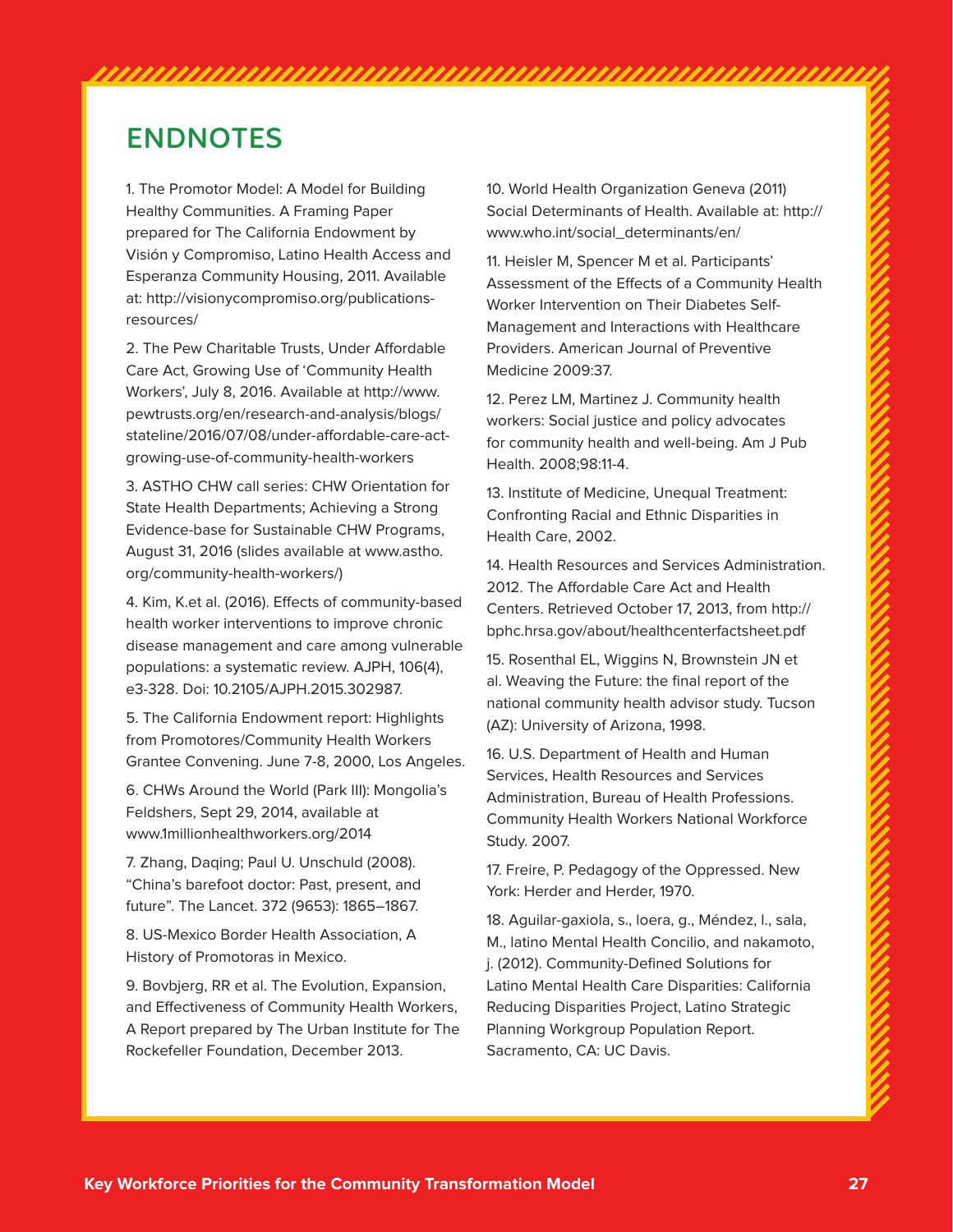# ACKNOWLEDGEMENTS

Visión y Compromiso is grateful for the commitment, expertise, participation and unflagging support of so many people who so generously gave their time and their vision to this project.

### ADVISORY GROUP

Alma Avila, City College San Francisco Gerry Balcazar, Visión y Compromiso Mayra Barcenas, El Sol Neighborhood Educational Center Norma Benitez, Esperanza Community Housing Corporation America Bracho, Latino Health Access Melinda Cordero-Bárzaga, Visión y Compromiso Alma Esquivel, Visión y Compromiso Alex Fajardo, El Sol Neighborhood Educational Center Gloria Giraldo, Latino Health Access Lupe Gonzalez, Promotora Nancy Halpern Ibrahim, Esperanza Community Housing Corporation Miriam Hernandez, Providence Holy Cross Medical Center Ruben Imperial, Stanislaus County Behavioral Health And Recovery **Services** Maria Lemus, Visión y Compromiso Carlos Londoño, Tiburcio Vasquez Health Center Magaly Marques, Planned Parenthood Los Angeles Marie Mayen-Cho, Providence Holy Cross Medical Center Patricia Veliz-Macal, Planned Parenthood Los Angeles

We also wish to thank the directors, managers, supervisors, professors, and community leaders who shared their experiences with us in four regional convenings conducted in the San Francisco Bay Area, Los Angeles County, Orange County and the Inland Empire, and San Diego County. Their thoughtful consideration about the challenges and opportunities encountered by the workforce engaged with the community transformation model in their communities was invaluable and has been incorporated, in their voices, throughout this document.

And we thank our facilitation team of Angela Castillo-Gallegos and Deborah Arthur who provided continual support and expert facilitation to engage the advisory group and implement the statewide strategy gathering feedback from throughout California. We are grateful to them for their work and their constant companionship throughout this process.

This project was made possible by the generous support of The California Endowment, Kaiser Permanente Northern California Community Benefit Program, Y&H Soda Foundation, and The Women's Foundation of California.